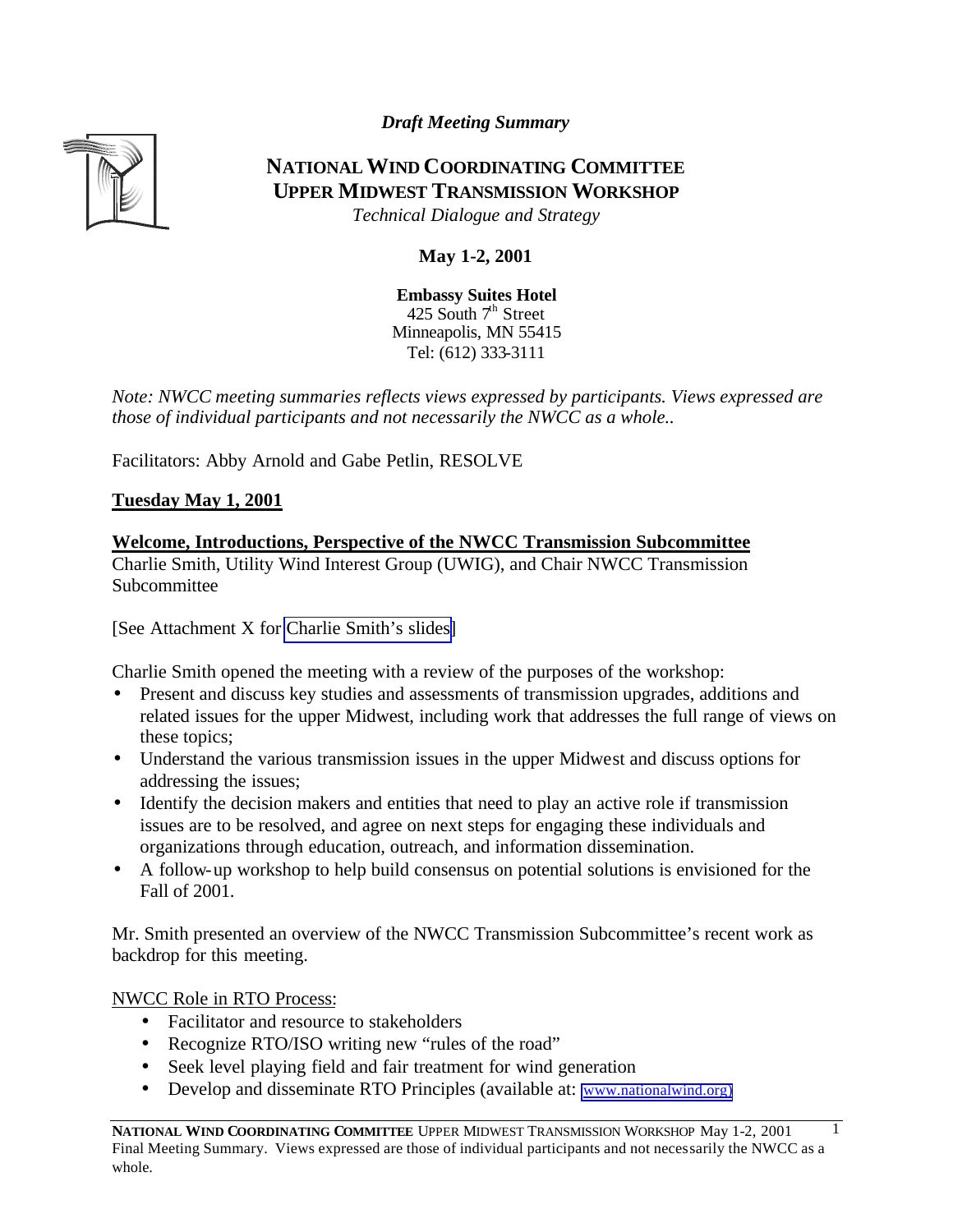# Issues Critical to Fair Treatment of Wind in Evolving Markets

Subjects of NWCC Issue Briefs under development:

- Transmission Planning Process
- Balancing Markets
- Real-time Scheduling
- Markets for Transmission Rights
- Interconnection Standards and Policies
- Congestion Management
- Rate Pancaking

# NWCC Transmission Case Studies

- Four case studies conducted, including one on transmission system improvements in the upper Midwest (available at NWCC website)
- Long distance between wind generation and load
- Transmission system is often congested
- Issue is broader than wind

# Conclusions of NWCC Upper Midwest Transmission Case Study

- Stakeholder groups have different perspectives and conflicting conclusions on need for new transmission.
- Improved regional approach to resolving transmission planning issues must be found.
- Transmission upgrades needed for wind development will benefit multiple generators and will likely face continued environmental and community advocate opposition.
- A new approach which will produce renewable energy, environmental, and transmission abutter benefits may be required.

# *Opening Panel:* **Context for Transmission and Wind Power in the Midwest**

Moderator: Ron Lehr, NARUC and NWCC

Ron Lehr stressed the importance of understanding a range of perspectives when addressing transmission issues. He framed some of the issues to consider by asking the panelists to address the following questions:

- What are the electric market issues? Demand growth, regional power market issues, Canadian imports, distributed generation, FERC policy, etc.
- What are the transmission issues? Cost recovery, planning, RTOs, congestion, etc.
- What are the other key issues? Environmental concerns, local abutter responses, permitting issues, loop flow, etc.

# Panelists:

# **Larry Brunnel, Wisconsin Electric Perspective on Transmission and Wind Power**

• Mr. Brunnel characterized the restructuring of the electric transmission system under FERC Orders 888 and 2000 as the "story of haves and have nots," those that own transmission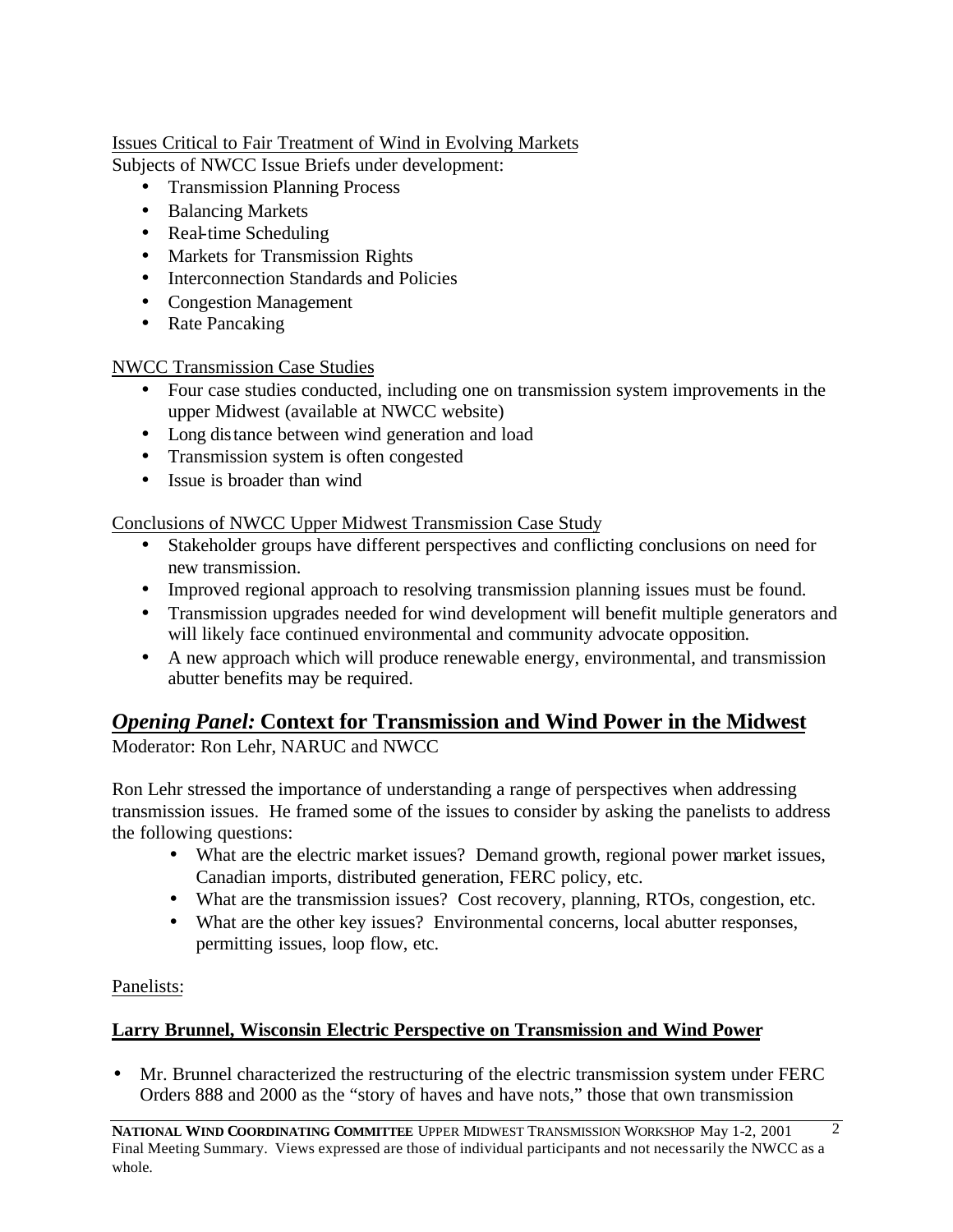assets and those that need access to transmission services. Transmission-owning utilities are positioning them selves to benefit their own generation resources at the expense of competing generators that need transmission.

- Transmission lines originally were built to share reserves and increase electric reliability. The bulk transmission system was an "old boy" network of vertically integrated investor owned utilities and transmission engineers.
- Now under restructuring bulk transmission markets are rapidly changing. Reliability is still a paramount concern, but within a new context: the struggle to create fair, open, nondiscriminatory access to transmission for all competitive generators. New structures are being proposed to replace the "old boy network" and create open access.
- In the new context we are all in this together. Regionalism spans beyond the boundaries of transmission [control areas? Or reliability regions?]
- Unbundling generation from transmission does not alleviate the need for coordination across transmission regions.
- FERC is currently assessing many RTO proposal in different forms.
- Congress is looking at legislation to give transmission siting and reliability authority to FERC.
- Locally attention is focused on the Arrowhead-Weston transmission line proposal; a wellknown bottleneck. There is a big market for green power in Wisconsin, but the sources of green power need access to transmission in order to get to market.
- In sum, Mr. Brunnel sees a chaotic transmission system and a process of change with strong potential for additional crisis.

# **Charlie Grunewald, Xcel Energy and MAPP Transmission Planning Sub-Committee**

[Mr. Grunewald gave a detailed handout as background entitled "What is MAPP? What are the Issues?" Attachment X]

The issues addressed in Mr. Grunewald's handout are: demand growth, market issues, Canadian imports, distributed generation, environmental concerns, FERC policy, TPSC/SPG process and planning guidelines, stakeholder planning process, and transmission planning product.

His talk covered these points:

- MAPP transmission planners are soliciting stakeholder input on transmission issues.
- The MAPP planners are committed to complying with FERC Order 888 which requires that every customer have equal access to competitive generation. They see themselves as common carrier providers.
- The MAPP transmission planning and implementation process: stakeholders come together to define the needs for transmission, develop transmission proposals, finalize recommendations, and find a builder.

# *Questions and Discussion:*

What are the issues that prevent certain transmission projects from being built? Replies included: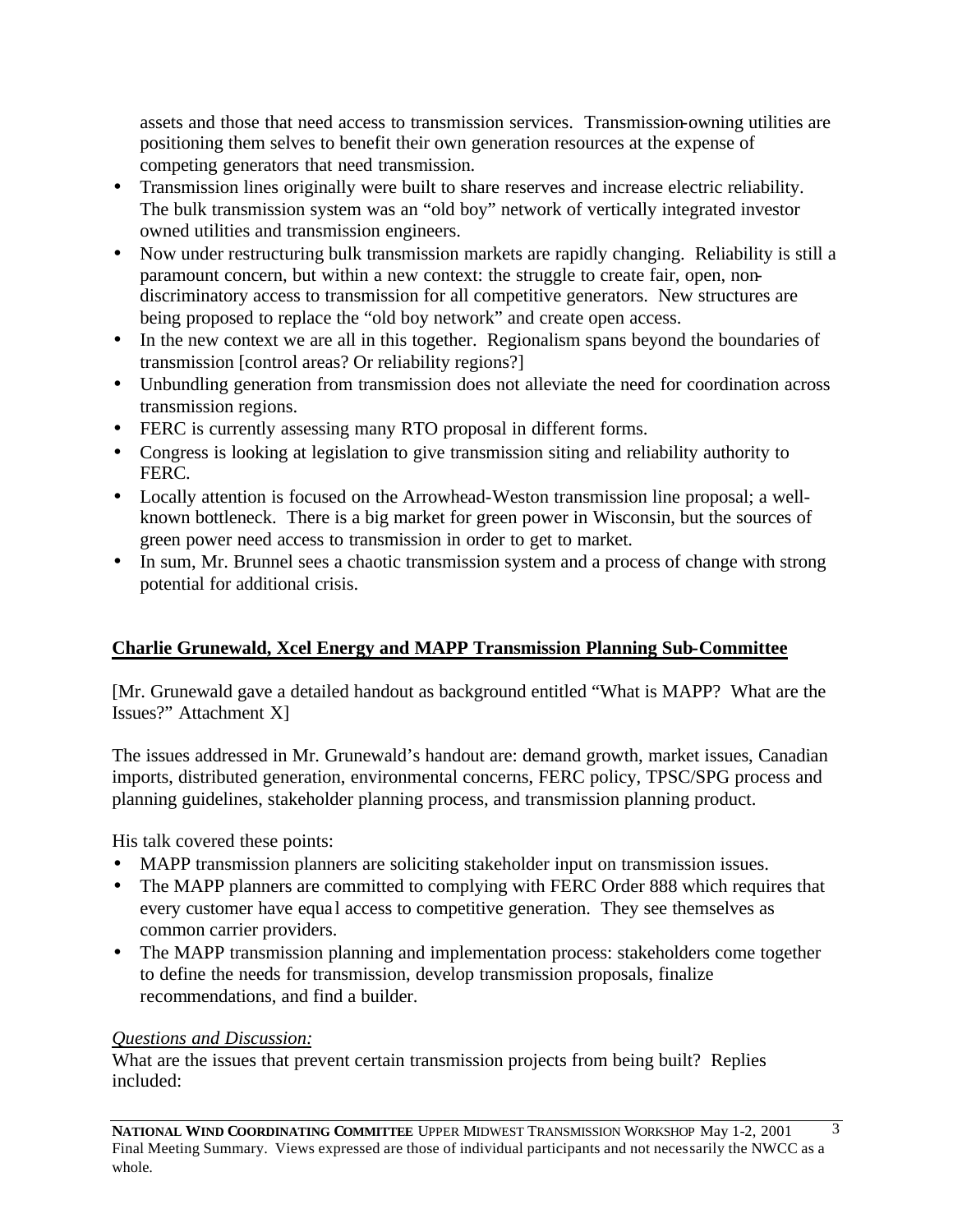Each state has it own permitting process and coordination between states is .required as most transmission projects affect multiple states. Examples were presented by both Ed Weber and Charles Grunewald and include potential North Dakota Wind developments that need transmission lines, but the lines were tied up and or compromised by state permitting process. These were two Minnesota to Wisconsin projects. There is a negative perception of high voltage lines, but high voltage lines have efficiency gains in terms of less line loss.

- $\Box$  Another perspective adds that with higher voltages fewer lines and less right of ways and material are needed. From an environmental perspective higher voltages are more friendly for the reasons stated.
- .
- Rate recovery is an important issue impeding new transmission.
- Transmission is perceived to be expensive by some because of the sticker price. Another view is that it is only about 10% of the end delivered cost of a kWh. A 10% capital improvement to the MAPP transmission would add less that one percent to the delivered cost and would provide environmental and economic insurance while also complimenting the purposes of this conference.

# **Bill Grant, Izaak Walton League**

As background Mr. Grant described some of wind-related activities he has played a role in:

- Mr. Grant was involved early on in testifying in the case that led to Northern States Power (now Xcel Energy) building the 1st 100 MW of the wind generation eventually required of them.
- More recently he was involved in the settlement agreement with Xcel and Public Service of Colorado to create a certificate of need for a 345 kV transmission line to serve southwest Minnesota wind projects.

The principle barrier to additional wind power development in this and other regions is transmission access. Mr. Grant summarizes the primary issues with transmission in descending order of priority for the environmental community (Bill is this what you meant?):

5. Electromagnetic fields. After many studies there is no clear answer on harmful affects. This is not likely to be a driving issue.

4. Visual impacts of new lines particularly in natural and scenic areas. This issue is present in the Arrow Head to Chisago line case.

3. Physical impacts to ecologically sensitive areas.

2. Land use impacts and resulting loss of property value.

1. Use of transmission line – Is a new line going to serve local load or large bulk power transfers across regions? This affects how abutters perceive whether there are any benefits locally.

Regional reliability also needs to be addressed. Mr. Grant sees a struggle going on over transmission that facilitates generation which is undesirable by environmental interests. At the same time new wind projects need access to transmission in order to reach the market place. There may be new opportunities to:

- "Green up" transmission lines, e.g. by connecting wind along the way.
- Compensate abutters for environmental impacts.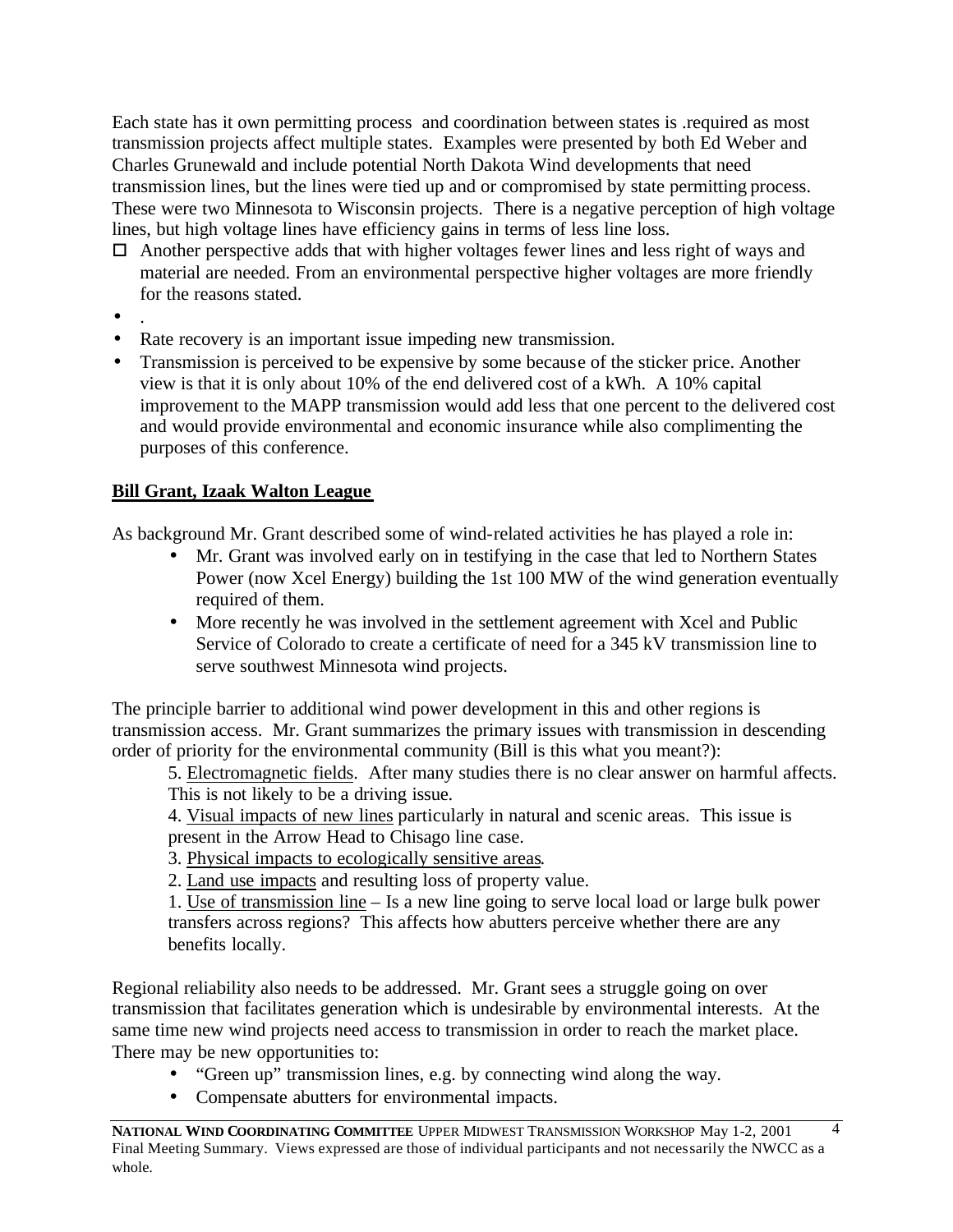Another issue of importance is the capacity of the distribution network to put distributed wind on the system. For wind developers cost allocation of new transmission connections will be a big issue. In conclusion, the environmental community is not universally opposed to new transmission lines to the extent that they are moving clean power to market. Mr. Grant believes there are win-win solutions to be found.

### *Group Discussion of Midwest Transmission and Wind Context:*

- What about biomass? Could it be a potential partner to wind for transmission lines? According to one participant biomass is about 15 years behind the cost curve of wind. Another believes it is a player, but points out that consideration has to be made for the impacts and costs of growing corn in the first place (assuming that is the fuel to be used). Another states Denmark uses residual hay as a biomass fuel.
- What is the level of green power required on a line to win environmental support? Mr. Grant states it needs to be developed, but it is has to be greater than 1:1 green to non-green. Another participant points out that any new resources needs transmission.
- Also need to look at economics of new transmission lines. Transmission line applications often don't do as good a job as they could at making an economic case. Its fair to address rate payers' concerns with getting the most efficient use of their dollars for transmission projects. There is not sufficient cost recovery in some cases to build new lines.
- What is different about wind power in terms of system integration? This needs to be a part of the context for wind power in the region.
- It's a good start what MAPP wants to do with involving stakeholders, but other than regulators and utilities, outside stakeholders are not involving themselves in what some describe as a transmission planning process open to stakeholders. Others suggest that these planning processes are not as open they appear to be.
- What are the forums for diverse stakeholder exchange that would be seen as legitimate and lead to some outcomes? Various responses follow:
	- There are two kinds of decision makers: public and private. The way to get decision makers attention is to get their trusted technical advisors, to agree on the way to go. These are often professional engineers. Is there a parallel public decision making process, e.g. roads?
	- The only parallel public decision-making process is PUCs that consider economics. Transmission planners, in one view, only consider rate and tariff issues and do not consider environmental impacts or conservation. In another view this is only a perception and they infact spend extensive time on environmental considerations.
	- Another view is that MAPP is trying to change to open their process to be a more transparent forum. Right now meetings are open, but not well attended by those other than non-engineers, utilities or regulators. This is due in part to the technical nature of the proceedings which is difficult for some stakeholders to grasp.

# *Technical Session One***: Regional Transmission Studies in the Upper Midwest**

Moderator: Brian Parsons, National Renewable Energy Laboratory (NREL)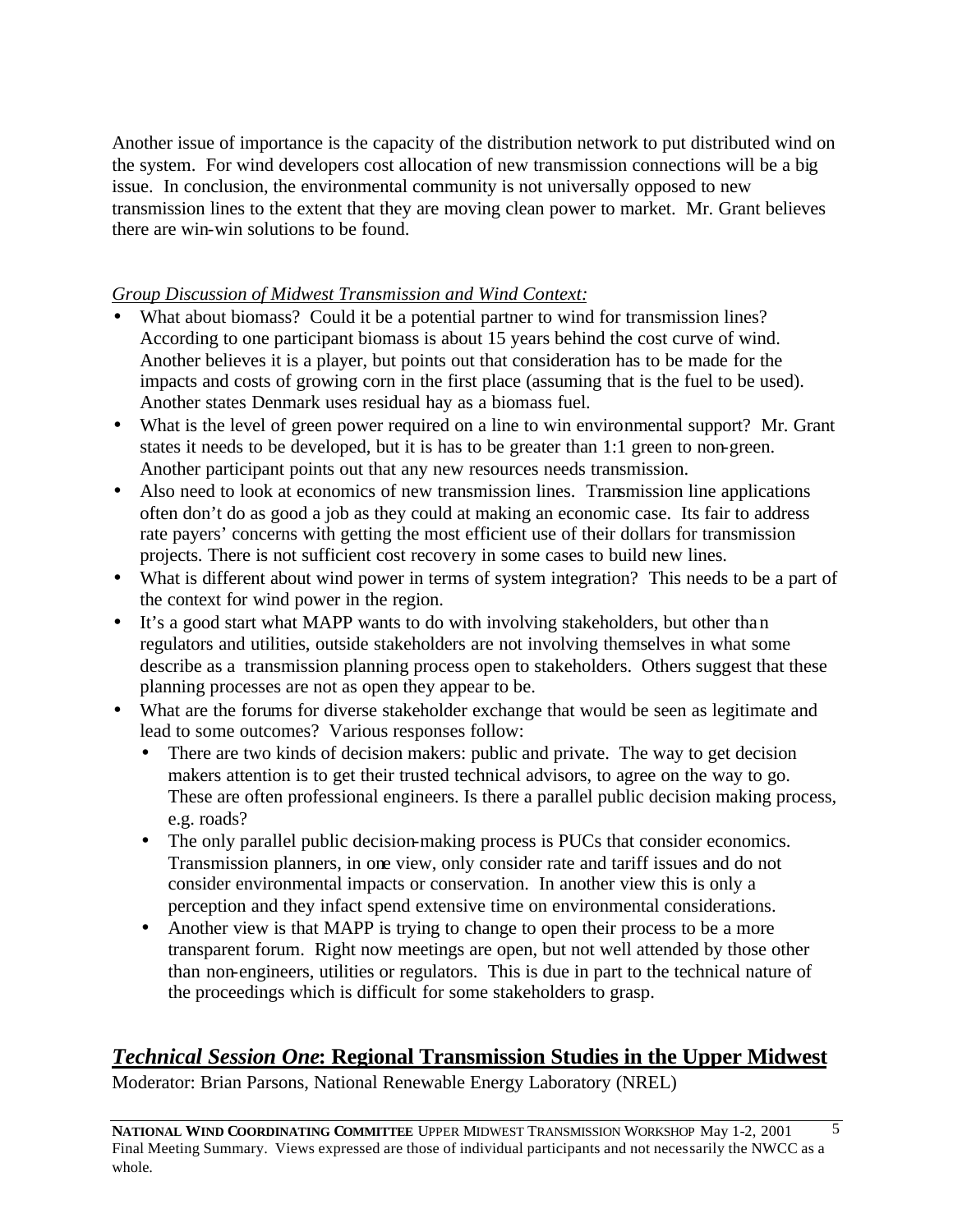*Theme:* What do regional transmission studies tell us about opportunities and challenges for transmission improvements?

# **PRESENTER: Bruce Biewald, Synapse Energy Economics STUDY: Repowering the Midwest: The Clean Energy Development Plan for the Midwest**

[See attachment X for Mr. Biewald's slides.]

# ABSTRACT:

This study investigated the potential for clean power opportunities in ten Midwestern states through 2020. The study found enough clean resources to level off electricity demand, reduce coal generation by 50 percent, add enough renewable resources to meet 22 percent of demand, and meet the  $CO<sub>2</sub>$  goals of the Kyoto protocol – all for only modest increases in electricity costs. The study demonstrates that there are real and viable alternatives to the recent emphasis on conventional supply-side policies in the debate over national ene rgy needs.

The study identifies vast opportunities for wind power development in the Midwest, especially in the Great Plains states in the western part of the region. However, much of the demand for power resides in the eastern part of the region, where the larger population centers are. Our model identified the opportunities for transmitting wind power from the wind turbines to the load centers, assessed the constraints on the existing transmission system in the region, and developed rough estimates for the cost of transmission upgrades.

### *Conclusions:*

- 8% renewable generation by 2010, 22% by 2020.
- 25 Gigawatts of wind generation installed by 2020.
- Meets Midwest portion of Kyoto GHG reduction target.
- Under study pan, 1.5% increase in price of electricity by 2010, 3.2% by 2020.
- Flat load growth in study period.

### *Questions and Replies:*

Question: What are the next steps for Transmission work? Reply: Project specific work and system impact studies are needed. Question: What transmission investment costs were assumed? Reply: \$500 per MW mile for a 230 kV line. Question: What were the policy framework assumptions? Reply: 1950s era coal-fired plants are retired.

#### **PRESENTER: Tom Wind, Wind Utility Consulting and MAPP Transmission Planning Sub-Committee. STUDY: MAPP Transmission Planning Issues and Next Steps**

[See Attachment X fo[r Mr. Wind's slides.\]](http://www.nationalwind.org/events/transmission/presentations/wind.pdf)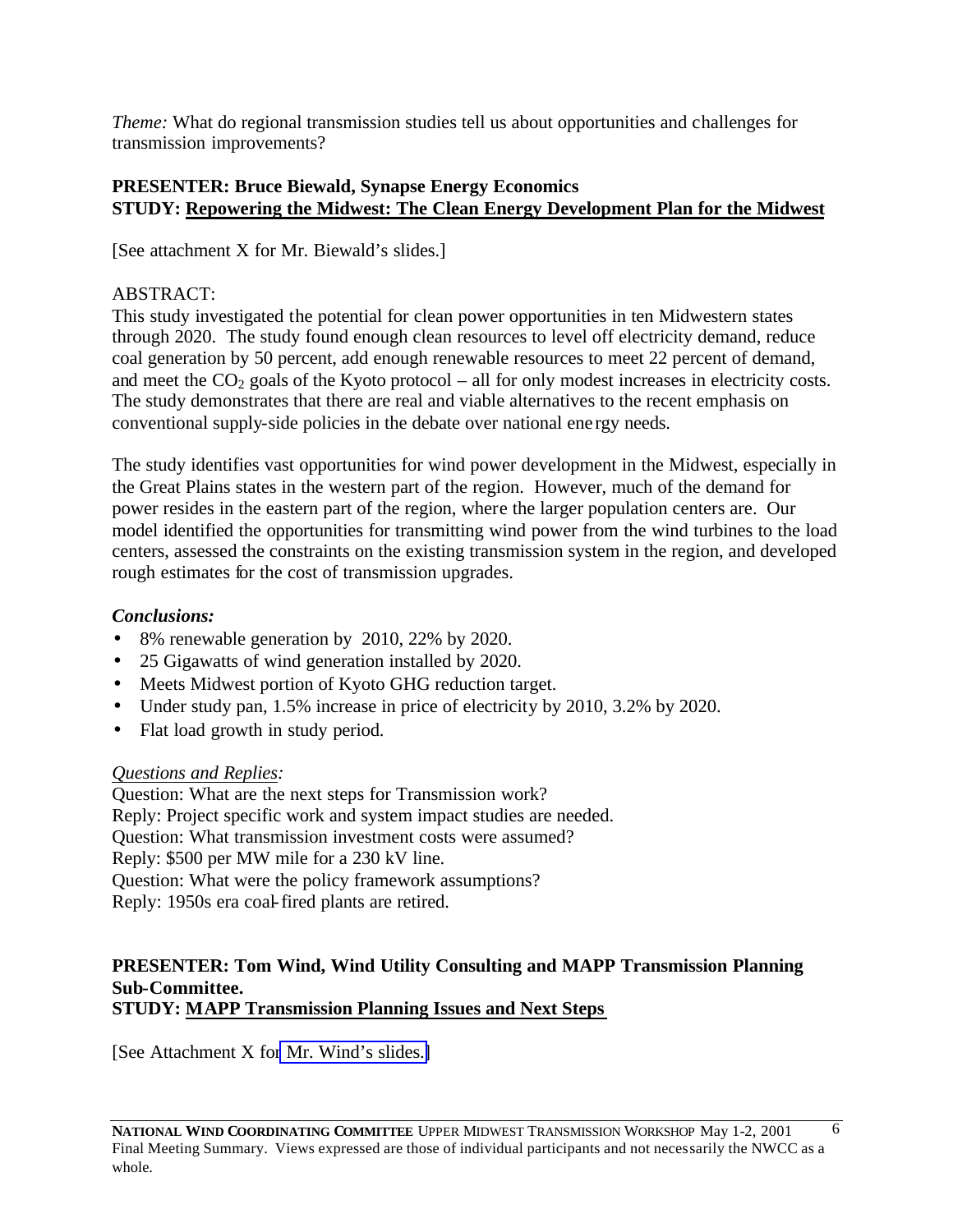Mr. Wind's presentation addressed steps involved in adding generation to the grid. Studies must be done to assess impacts to the grid.

# *What Are the Rules for Adding to the Grid?*

- Transmission owning utility must abide by design standards to accept new generation on the system.
- New generation must not degrade reliability.
- Shouldn't make existing problems worse.
- Shouldn't result in over-scheduling lines.
- Shouldn't reduce the ability to transfer power across the grid.

# *What Is Involved in Adding Generation to the Grid?*

- Technical studies to determine impact on:
	- Existing transmission line loadings
	- Voltage levels within guidelines
	- Stability of the grid
	- Existing constrained interfaces (bottlenecks)
	- Consent of adjoining transmission system owners

# *Technical Studies*

- All new additions must be studied
- Simplest studies cost a few thousand dollars
- Most detailed may involve up to a 1/2 person-year of study
- In MAPP, must be approved by MAPP Design Review Subcommittee.

The key bottle necks for transmission are the North Dakota export and Fort Col\_\_\_, IA.

### *Discussion and Questions:*

- No one is coming forward willing to pay for new transmission and MAPP doesn't build a line until they receive a specific request.
- What about market issues? Does cheap power on the line add demand on the system?
- Are the problems greater for moving power within the system or exporting power out of the system? Reply: the problem is adding new generation to the system.

# **Charlie Grunewald, Xcel Energy and MAPP Transmission Planning Committee**

- Any proponent can make an interconnection request and MAPP has an obligation to provide a plan and how much it will cost.
- A modest charge on electric bills could contribute to prudent improvements to the system.
- Transmission is only 10% of the consumer's electricity bill is transmission. Increasing the transmission system by 10% would only result in a 1% increase in MAPP consumer rates.
- There is not one forum for addressing these issues. To get a rate surcharge for transmission improvements would take going to 6 different state PUCs and that hasn't been tried yet.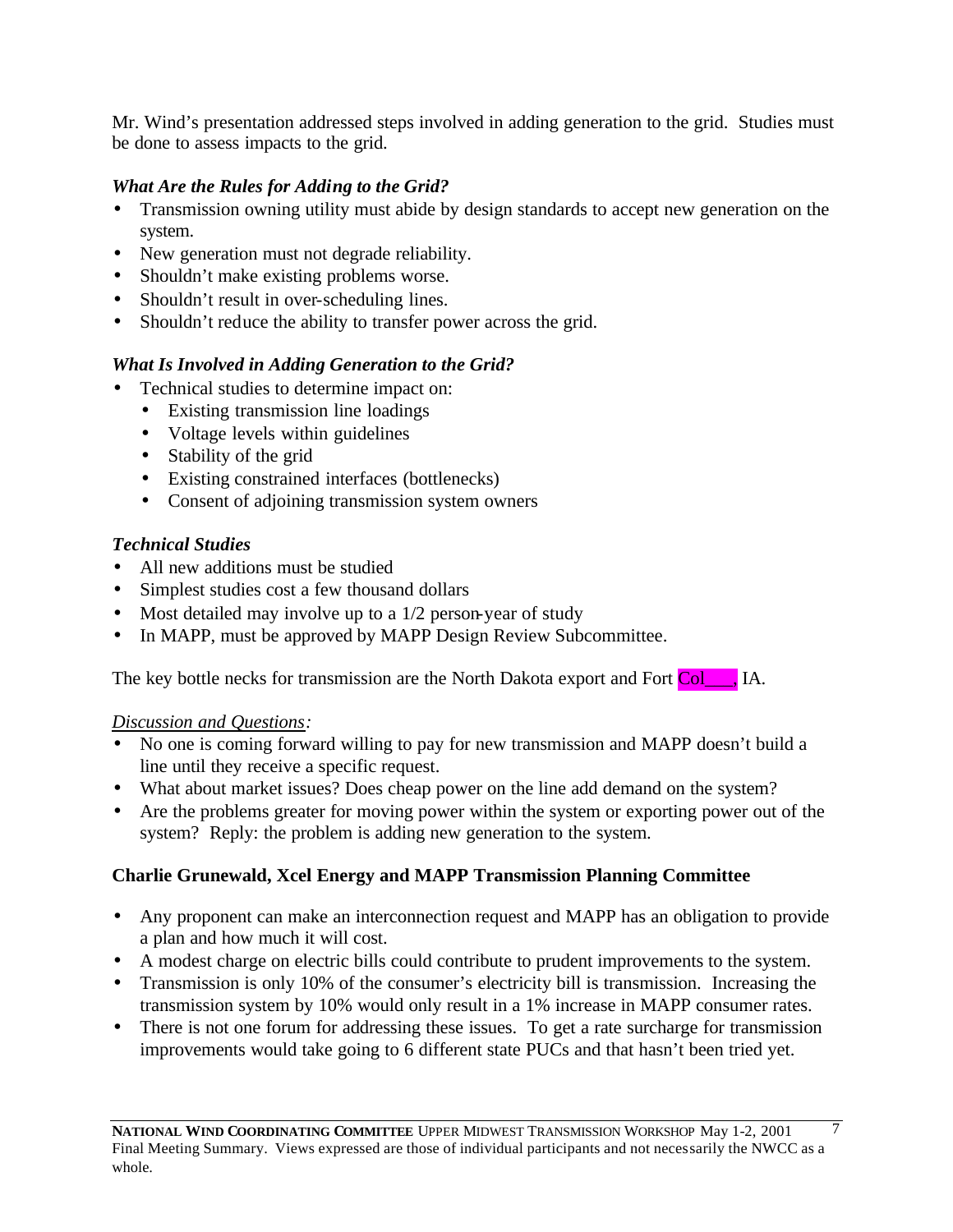# **Western Area Power Administration (WAPA) Studies**

### **PRESENTER: Ed Weber, WAPA STUDY: Getting Wind Out of the Box: How Much Dakotas Wind Power Can the Current Transmission System Handle? (Phase I Study)**

[See Attachment X for [Mr. Weber' slides.\]](http://www.nationalwind.org/events/transmission/presentations/weber.pdf)

Mr. Weber presented WAPA's power-flow analysis of local facility limits in the Dakotas. The scope of study is to determine the maximum level of wind integration at 12 selected sites using local facility limits as the screening criteria. The study did not consider regional stability effects of the sites. The study concludes that several sites are severely constrained. Additional study is needed. Additional points made by Mr. Weber:

- MAPP is considering a several upgrades at \$200,000 per mile.
- Currently there are 41 study requests in the queue, including FPL's 250 MW wind study request. Because of the rising cost of energy in California, MAPP now has 800 MW of study requests from the West.
- A limiting factor in energy export from South Dakota is there is only one 230 kV line from Watertown, SD to Minneapolis. A reason why there are no large transmission lines connecting southeastern North Dakota and Minneapolis is that the route would go through vacation areas of Minnesota lake country (e.g. Lake Geneva).
- A Phase III study will look at system impacts of large generation added near Jamestown, SD (300 MW of wind.)
- Mr. Weber listed the transmission services charged in three regions and noted that the single highest impediment to MAPP joining the Midwest ISO (MISO), is MISO's license plate pricing which would shift costs to lower-density areas:

| North Dakota:    | \$3.50 per MW hour  |
|------------------|---------------------|
| Minneapolis, MN: | \$2:00 per MW hour  |
| New York:        | $$1:00$ per MW hour |

# *Participant Discussion:*

- Eminent domain is not a viable option to facilitate transmission line construction.
- How long are policy makers going to wait to build new transmission lines? Are they going to wait for a crisis on the scale of California? Reply: One alternative to building transmission lines is to ship coal via rail to generation plants closer to load.
- Do all interconnection studies have to go through the same long queue process? E.g. small wind projects. Reply: the same reliability standards are applied to all applicants: what is the impact on the system?
- It's a question of real physics vs. contract path –it's a question of electron displacement.
- The PJM ISO unofficially fast tracks small projects.

# **PRESENTER: Jay Haley, EAPC Architects Engineer. STUDY: Update on the Griggs-Steele Transmission Plan (Phase II Study)**

[See Attachment X for [Mr. Haley's slides.\]](http://www.nationalwind.org/events/transmission/presentations/haley.pdf)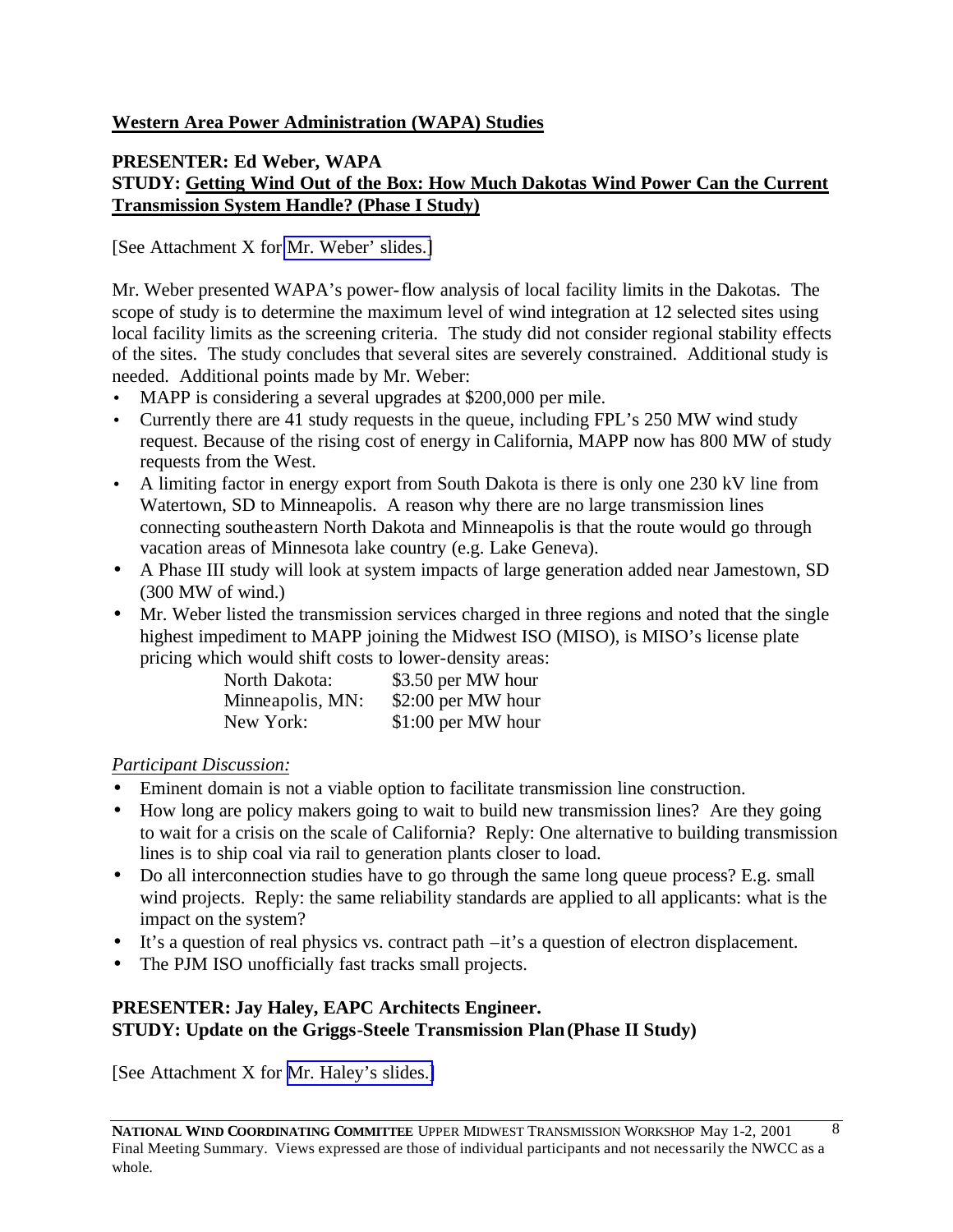The Griggs-Steele Wind Development Group made an interconnection request to add 130 MW of new generation at the Pickert substation in Steele County of North Dakota with the intention of wheeling the power to Xcel Energy on WAPA transmission lines. The point of delivery is the WAPA/Xcel interface. WAPA conducted the preliminary studies with funding assistance from the U.S. Dept. of Energy. The study identified the upgrades that would be required on the MAPP system to WAPA lines as well as to third party lines.

### *System Impact Study Status*

- Turbine model developed by Enron/PTI
- Baseline developed by WAPA
- There is sufficient ATC to accommodate Griggs request
- Preliminary range of costs estimated for system upgrades
- Third-party impacts unresolved
- Facilities study not started yet

# *Overall Project Status*

- Did not win Xcel bid for 80 MW
- Working with developer on other PPA options
- Looking at other interconnect/transmission options
- Continuing with wind resource assessment
- Conducting economic impact study

# *Conclusions*

- There's a need for better turbine models for use in transmission modeling
- There's an overflow in the transmission queue
- There's a shortage of transmission modelers/expertise
- Current FERC rules hinder new transmission customers
	- Transmission modelers are working on quicksand
	- System Impact Study is obsolete before its completed
	- Procedural timeframe is wider than window of opportunity for some wind developments (This point was stressed by Mr. Haley.)

### *Group Discussion of Regional Transmission Studies: What are the opportunities, what are the challenges?*

Discussion first focused on summarizing the challenges and problems with the current transmission system:

- Lack of available transmission capacity (ATC) is the problem.
- The MAPP system is not robust enough to be flexible to absorb new generation easily.
- There is a shortage of transmission planners.
- FERC is trying to graft a competitive system and robust transmission system with an archaic constrained system. The power grid is not in place to enable deregulation. Its time to reassess FERC policies.
- Market power abuse is almost inevitable in the context of RTO formation.
- A fast-tracked market approach can't succeed under the present situation.
- Competitive markets and transmission planning are on a head-on collision.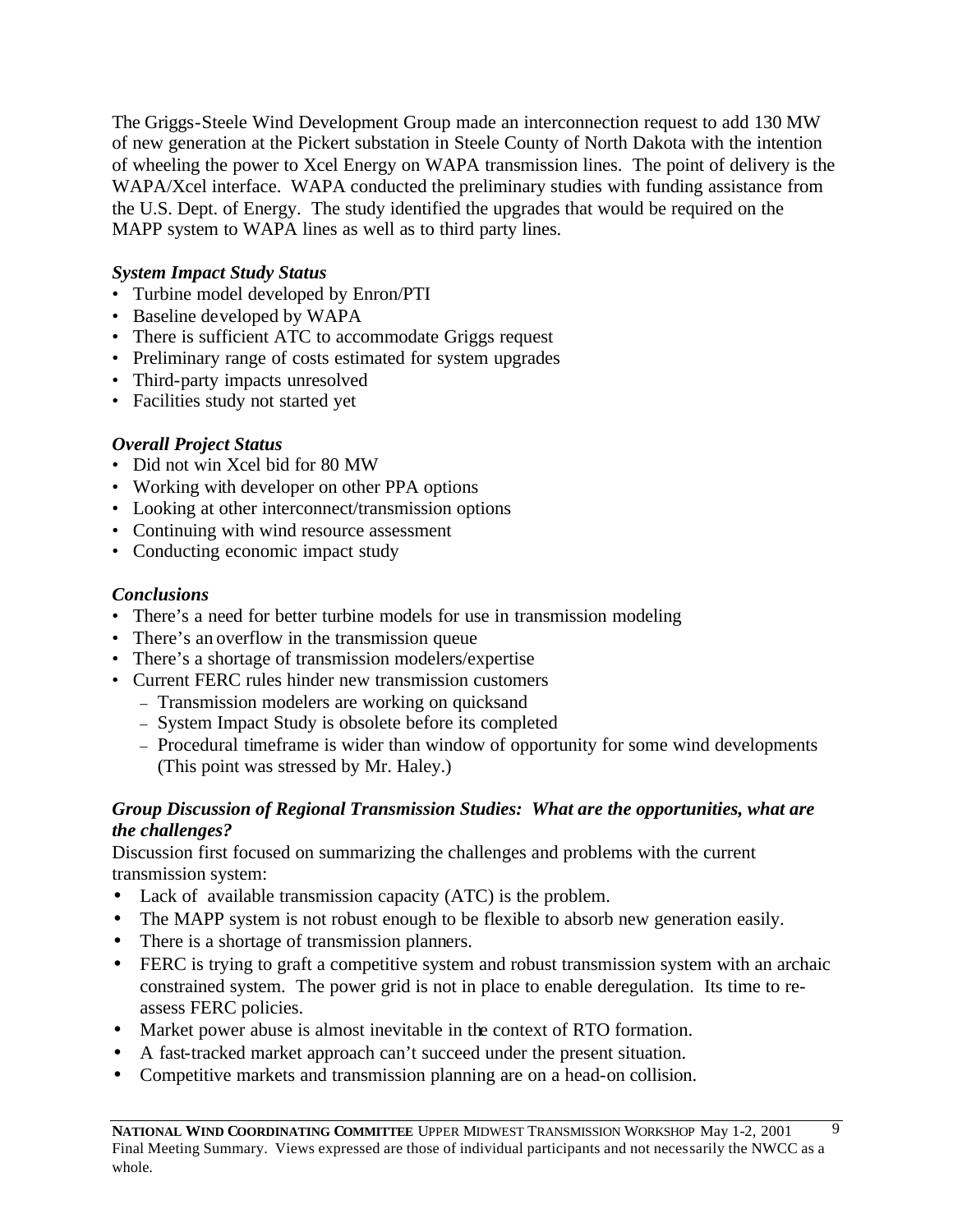- The time frames of transmission planning and wind power development opportunities can be mis-matched.
- We need a transmission planing process that responds to public and environmental needs.

# *Specific proposals:*

- One alternative is to by-pass the transmission planning process by building small and or distributed generation. Discussion lead to observations by most that all generation alters transmission flow patterns regardless where it is connected.
- In the old days transmission planning resulted in the transmission being built that was needed. We need a regional authority that can plan and mandate transmission being built and have the authority to insure adequate cost recovery.
- A system wide tariff to pay for transmission upgrades and additions would result in a modest charge to all customers and be relatively painless. Though, some would say that consumers do not want to pay more for electricity.
- Another participant expressed concern that restructuring should not result in 6 cent generation and 3 cent transmission being converted to 3 cent generation and 6 cent transmission. While this is a hypothetical example, his point is that there is a big struggle over cost-shifting. He is concerned that calls for granting incentives and risk premiums to build transmission obscures the fact that it's difficult to build transmission because of NIMBY and other issues, not entirely because of financial issues.
- According to one participant transmission costs about \$0.006 kWh and transmission rates seldom change.
- Some expressed interest and support for merchant transmission lines as a possibly faster solution. Others responded that virtually every line being proposed is a private line. A merchant DC line would still have to get into the MAPP study queue at the proposed point of integration.

# **Announcement of McKnight-Energy Foundations Wind Transmission Initiative**

Bill Grant, Izaak Walton League

Mr. Grant announced a new initiative of the McKnight and Energy Foundations entitled **"Wind on the Wires: Developing a Road to Market for Wind Power in the Upper Midwest."** The new initiative is a partnership of business leaders, local leaders, clean energy advocates, and wind energy experts dedicated to overcoming barriers to moving wind energy to market in the Upper Midwest. The initiative will focus on overcoming two main hurdles: removing bottlenecks in the transmission system and providing wind energy with equal access to the transmission lines. In the first area the emphasis will be on identifying the highest priority transmission upgrades and working with utilities, state and federal regulators, and local communities for their completion. In the second area the initiative will work to reform state and federal regulations so wind energy has fair access to the transmission system. For more information contact Bill Grant, chair of the Wind on the Wires Steering Committee, (651) 649- 1446, billgrant@iwla.org , or go to: [www.windonthewires.org](http://www.windonthewires.org) 

# *Technical Session Two***: Presentation of Related Transmission Studies**

Moderator: Ed DeMeo, NWCC and UWIG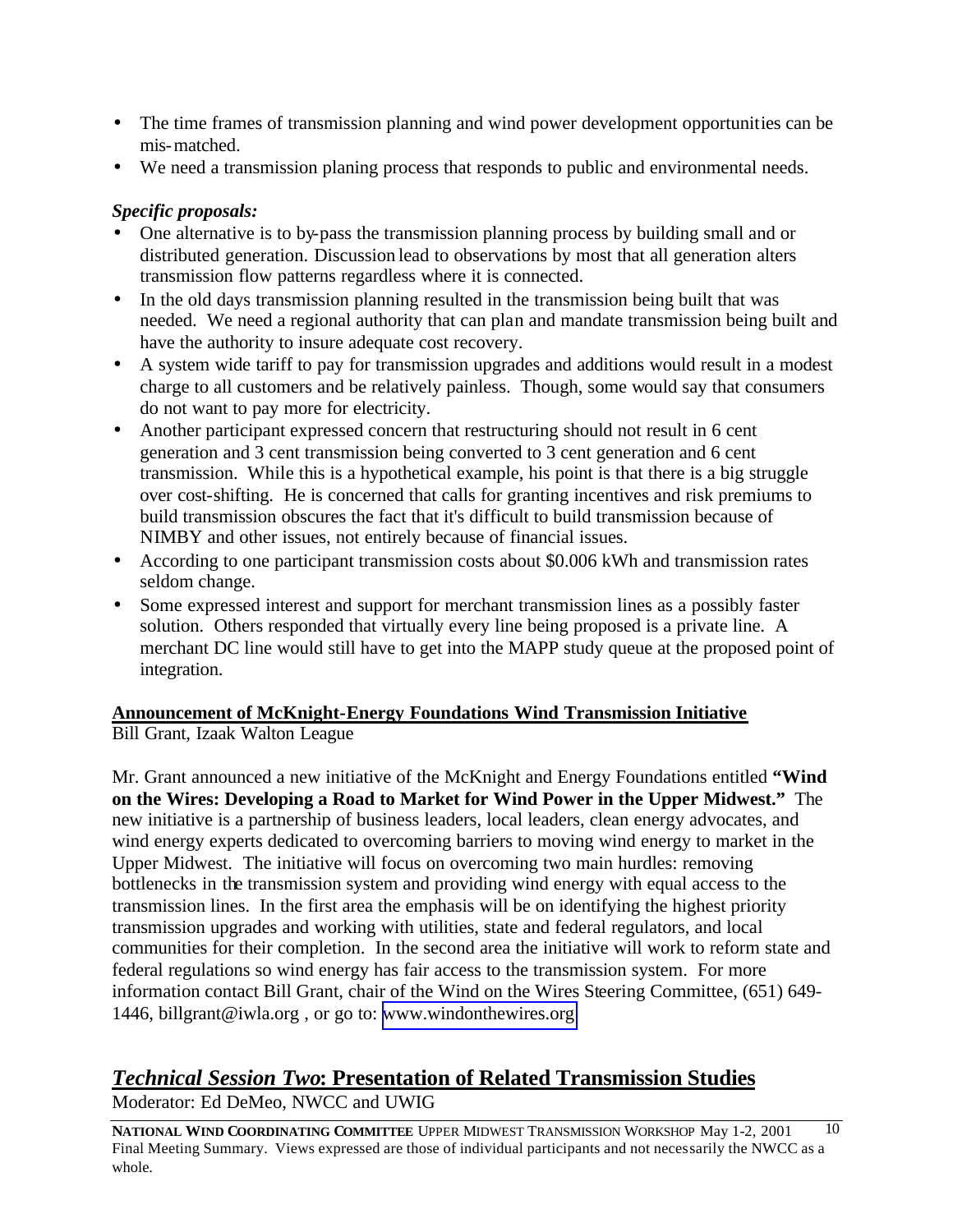*Theme:* What do related transmission studies tell us about opportunities and challenges for transmission improvements?

# **PRESENTER: Rodolfo Koessler, ABB Power Transmission and Distribution Company. STUDY: Transmission Alternatives for Expanding North Dakota's Electricity Export Capability**

[See Attachment X for [Mr. Koessler's slides.\]](http://www.nationalwind.org/events/transmission/presentations/koessler.pdf)

Mr. Koessler prefaced his slide presentation with the following facts on North Dakota transmission lines:

- North Dakota has a DC line that does not have synchronizing power;
- Two AC lines stop in the middle of the state;
- Basically, you have a system with a lot of generation and not a lot of transmission. The Lignite Vision 21 Study hired ABB to assess what transmission would be needed to add 500 MW of export power to North Dakota (NDEX).

**Scope of Study:** (feasibility, upgrade, and addition study)**:** Analysis of transmission system requirements for seven potential sites for a new 500-MW coal-fired generating unit in North Dakota**.**

**Study Recommendations:** The studies have identified facilities for increasing the North Dakota export level from its present limit of 1950 MW to 2450 MW and to 2800 MW. Estimated costs have been identified for these common facilities. Individual (confidential) site reports contain the facilities required for each specific site.

**Abstract:** For each of seven sites, alternatives were developed for exporting power from a 500- MW coal-fired plant in North Dakota to the Minneapolis/St. Paul area. The seven sites are described below by the nearest power system feature.

- Site #1 Beulah Mine near Coyote Station
- Site #2 Center Mine near Milton Young Station
- Site #3 Falkirk Mine near Coal Creek Station
- Site #4 Freedom Mine near Antelope Valley Station
- Site #5 Great Northern Properties near Belfield Substation
- Site #6 Gascoyne Mine near Hettinger Substation
- Site #7 LUSCAR near Tioga Substation

The transmission facilities common to all sites for increasing the NDEX to 2450 MW and transmitting the power to Minneapolis/St. Paul include, among other reinforcements, a 409-mile, 500 kV line from Antelope Valley to Split Rock. 299 miles of this 500 kV line will be the result of upgrading the existing A. Valley to Broadland line, which was built for 500 kV, but is currently operated at 345 kV. The remaining 110 miles will be new construction. The common facilities also include construction of a new 70-mile, 345 kV circuit between Split Rock and Lakefield Junction.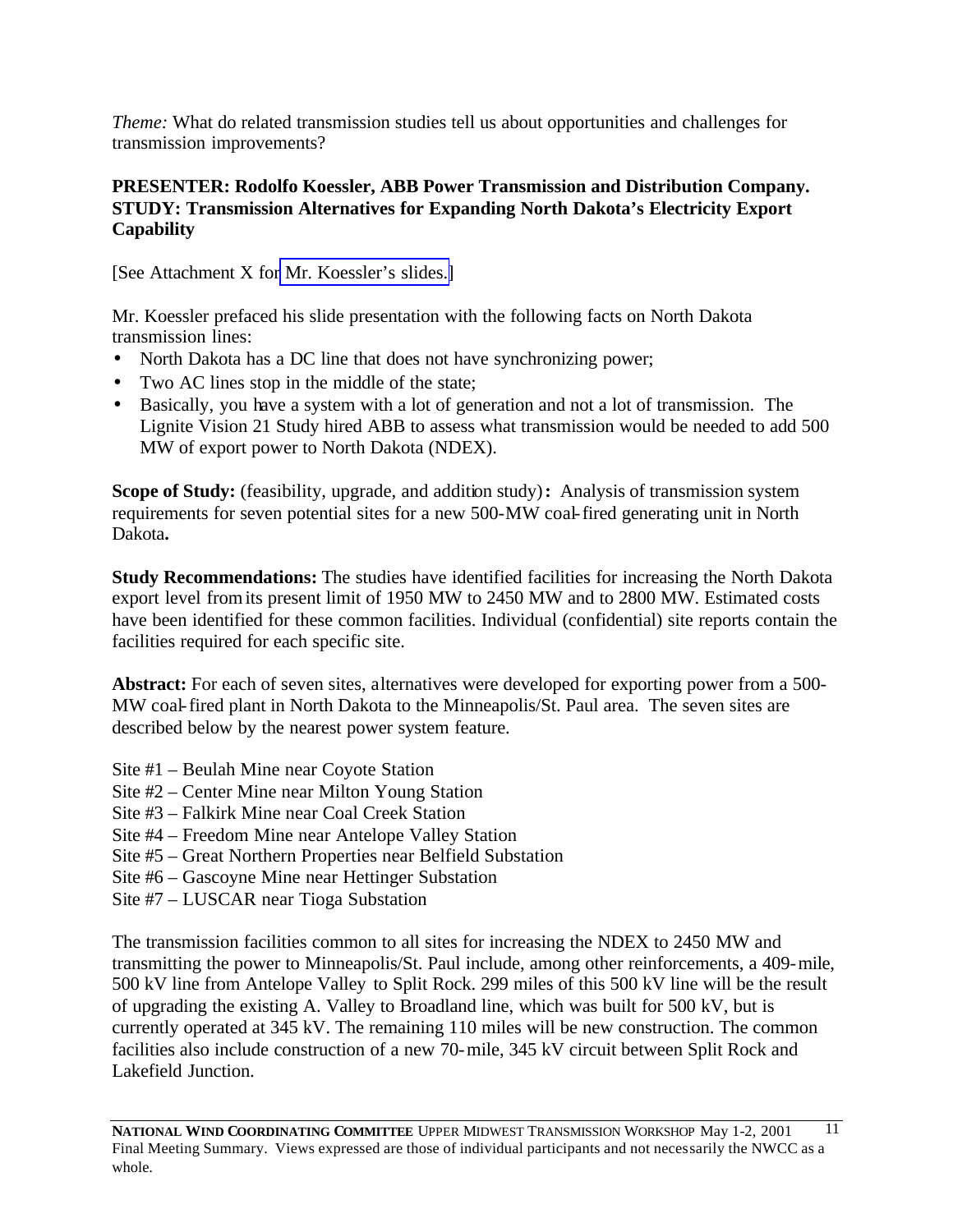The studies also examined transmission reinforcements required to accommodate approximately 350 MW of existing queued OASIS transmission reservations. The results show that with 35% series compensation of the proposed Antelope Valley-Split Rock 500 kV line and 25% series compensation of the Leland Olds-Groton-Split Rock 345 kV line (among other reinforcements), the resulting 2800 MW NDEX transfer level could be accommodated.

Costs for increasing NDEX capability were estimated at:

- Costs for NDEX Upgrade to 2450 MW \$130,529,000
- Costs for NDEX Upgrade to 2800 MW \$153,039,000

With the above reinforcements, the North Dakota System meets MAPP criteria, but requires automatic tripping of the new unit following outage of the proposed A.Valley-S.Rock 500 kV ckt. (for multi-phase faults and high NDEX transfer levels). Additional reinforcements would be required in order to avoid such tripping. For example, the studies show that with 35% series compensation of the Antelope Valley-Split Rock 500 kV line, 65% series compensation of the Leland Olds-Groton-Split Rock 345 kV line, and 65% series compensation of the Leland Olds-Ft. Thompson 345 kV line, no generation tripping would be required (2800 MW NDEX transfer level). Thus, in this case, the "tradeoff" for no such tripping is an increased cost (estimated at \$9,000,000) and an increased exposure to Subsynchronous Resonance (SSR) problems. The above are only some of many potential alternatives that could be developed. The analyses were limited to the technical performance to meet MAPP criteria. The evaluations did not consider contractual obligations, analysis of any potential SSR problems, or other commercial and environmental aspects.

### *Participant Discussion:*

- Getting transmission for 500 MW of coal is just the start of the problem. The air shed could not absorb this much fossil generation, particularly for SOX.
- What about wind and coal together? This topic was tabled for a later discussion.

### **PRESENTER: Tom Wind, Wind Utility Consulting STUDY: Delivering Wind Energy to Large Midwestern Metropolitan Areas: A Comparison of Methods**

The primary objective of this study is to determine the relative economics of wind generation at both close-to-load and remote sites. Local sites are closer to the electrical load and will require less transmission infrastructure. Remote sites have much better wind resources but they would require significantly more transmission infrastructure to deliver the electric energy to area loads or to remote load centers. Transmission constraints also affect the cost of the required transmission facilities. The impact of a future renewable energy credit-trading program will be assessed, since this will eliminate the need to deliver renewable energy to specific locations.

Study recommendations are not available yet, but Mr. Wind did present some comparison data on the cost of producing and transmitting wind energy from three locations:

| Location                                           | Cost     |
|----------------------------------------------------|----------|
| Wind spot with 150-500 MW of capacity near Chicago | ววว<br>. |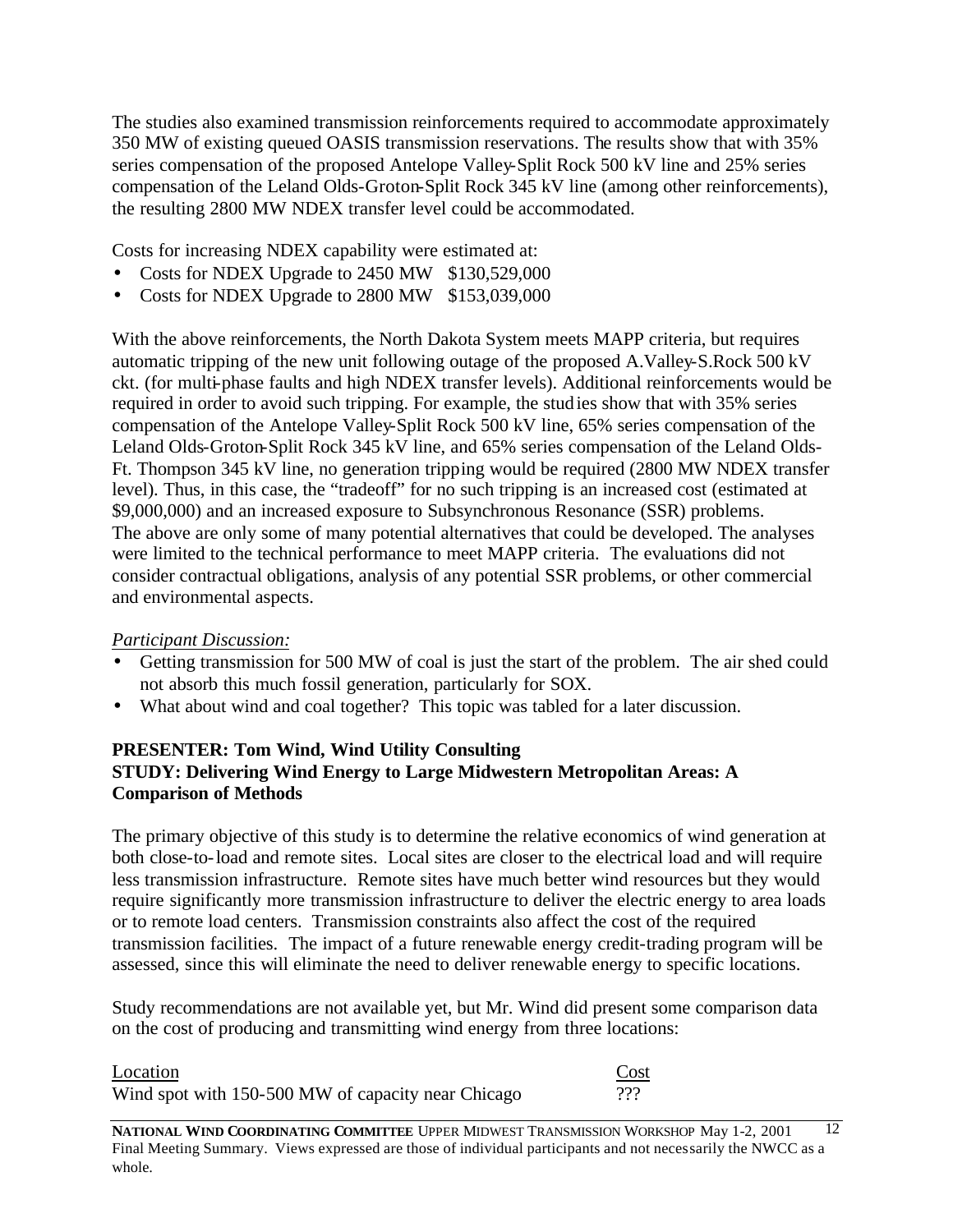Wind spot with 150-500 MW of capacity in Iowa \$7/MW hour or less Wind spot with 150-500 MW of capacity in South Dakota \$14/MW hour or less

Additionally, Mr. Wind pointed out that a DC transmission system with dedicated power will operate at the same capacity factor as a wind farm. [Tom, what does this mean?]

# *Discussion:*

- What are the cost assumptions for transmission construction?
- A problem with a DC-only scenario is if you lose a pole you have to trip all the generation. Another scenario is hooking DC lines into AC which has technical challenges.

# **PRESENTER: Dr. Richard Rosen, Tellus Institute.**

**STUDY: Arrowhead-Weston Transmission Line Addition: Issues and Responses** [See Attachment X for [Dr. Rosen's slides](http://www.nationalwind.org/events/transmission/presentations/rosen.pdf) (waiting to receive)]

**Abstract:** Reviewed the reliability and economic basis of the Arrowhead-Weston transmission line as proposed by Applicants (Wisconsin Public Service Corp. and Minnesota Power Company. Also reviewed the claims made in the Final Environmental Impact Statement by the Wisconsin Public Service Commission Staff.

Dr. Rosen testified in the WI PUC hearing over the above mentioned line proposal that would have added 800 MW of transmission capacity by constructing a 240 mile 345 kV line from Deluth, MN to Wausau, WI at a cost of \$210 million. He presented his institute's reasons for opposing the project:

- The proponent's main argument in favor of the line was that it would improve reliability. Tellus argued that most of the local load in the area to be served by the line (Eastern WI) could be served by local generation additions at a lower cost.
- Further, they argued that the applicants didn't examine the overall picture of linked issues, e.g. the trade-off between coal or hydro in Minnesota and Manitoba, Canada being served by the line vs. more local and/or clean generation that would require less transmission lines being built.
- Mr. Rosen drew three lessons from the case:
	- 1. Integrated Resource Planning (IRP) principles should have been applied by the applicant –both analytic and process. Applicants did not pursue issues with popular support such as conservation investments and renewables that would have generated support for the line, if justified.
	- 2. Applicants need to involve all stakeholders in the planning process up-front.
	- 3. A regional planning process is necessary for transmission investments, but having state energy and environmental policy frameworks in place will help bound the planning process to consider only feasible options.

# *Participant Discussion*

• One MAPP participant agreed that transmission planner need to do a better job at considering economic factors in addition to their emphasis on reliability.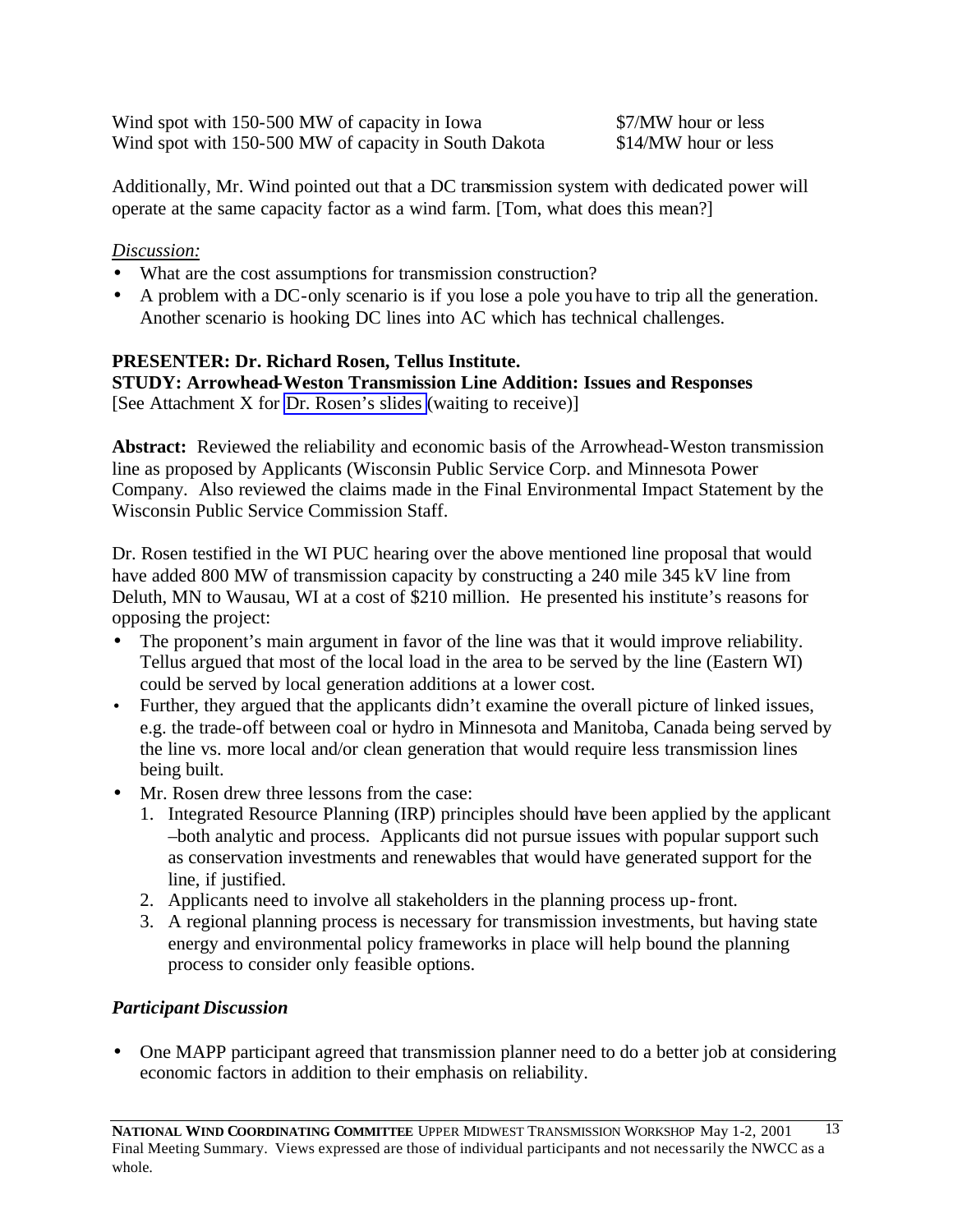• Another MAPP participant commented that transmission planners are concerned with not appearing to be unduely influenced by a particular form of generation as transmission is a common carrier by national intent.

# *Technical Session Three***: Presentation of Additional Energy Transport Plans**

Moderator: John Dunlop, American Wind Energy Association (AWEA) *Theme:* What do energy transport plans tell us about transmission opportunities and challenges?

**STUDY: Transmitting Windpower from the Dakotas to Chicago: A Preliminary Analysis of a Hydrogen Transmission Scenario; prepared by Bruce Biewald of Synapse Energy Economics for Environmental Law and Policy Center as part of Repowering the Midwest. PRESENTER: Barclay Gibbs, Synapse Energy** [See Attachment X for Mr. Barclay's slides]

*Scope of Study*. Looked at the relative costs of transportation of energy from wind generation in the Dakotas to load centers to the east, focused upon a hydrogen pipeline scenario.

*Abstract:* This study considers the transmission of wind generated electricity from the Dakotas to load centers near Chicago via hydrogen pipeline. The economics of this option work under some conditions, and it is worthy of further consideration. In particular, with improvements in fuel cell cost and efficiency, high natural gas prices, aggressive carbon policy the economics can become attractive. The considerable storage capability of the pipeline also offers benefits. The future success of the hydrogen transmission scenario is intimately linked to the future success of the auto companies in commercializing hydrogen-fueled vehicles.

# *Preliminary Conclusions:*

- The Hydrogen Transmission Scenario (HTS) appears to be in the "ballpark" when compared to the Electrical Transmission Reference Scenario and the Business as Usual Scenario.
- The HTS may deserve deeper analysis to evaluate the benefits of timing the electricity market (and environmental benefits).

Additional assumptions not listed in the presentation:

- Did not factor in selling at peak prices
- Used gas prices at \$2-6 per 1000 BTU
- Carbon policy not considered

### **STUDY: Northern Plains Wind Wire Project Concept to Deliver 3000 Megawatts of Wind Energy from Wyoming to Chicago via DC Line PRESENTER: Tom Wind for Ken Hach, Clipper Energy**

Tom Wind stepped in for Ken Hach who was unable to attend. Mr. Wind reported that Clipper Energy has 1000's of acres of land under lease options for wind turbines. [Note: I need to clarify which line is being proposed by Clipper and which is being proposed by Jim Nichols.]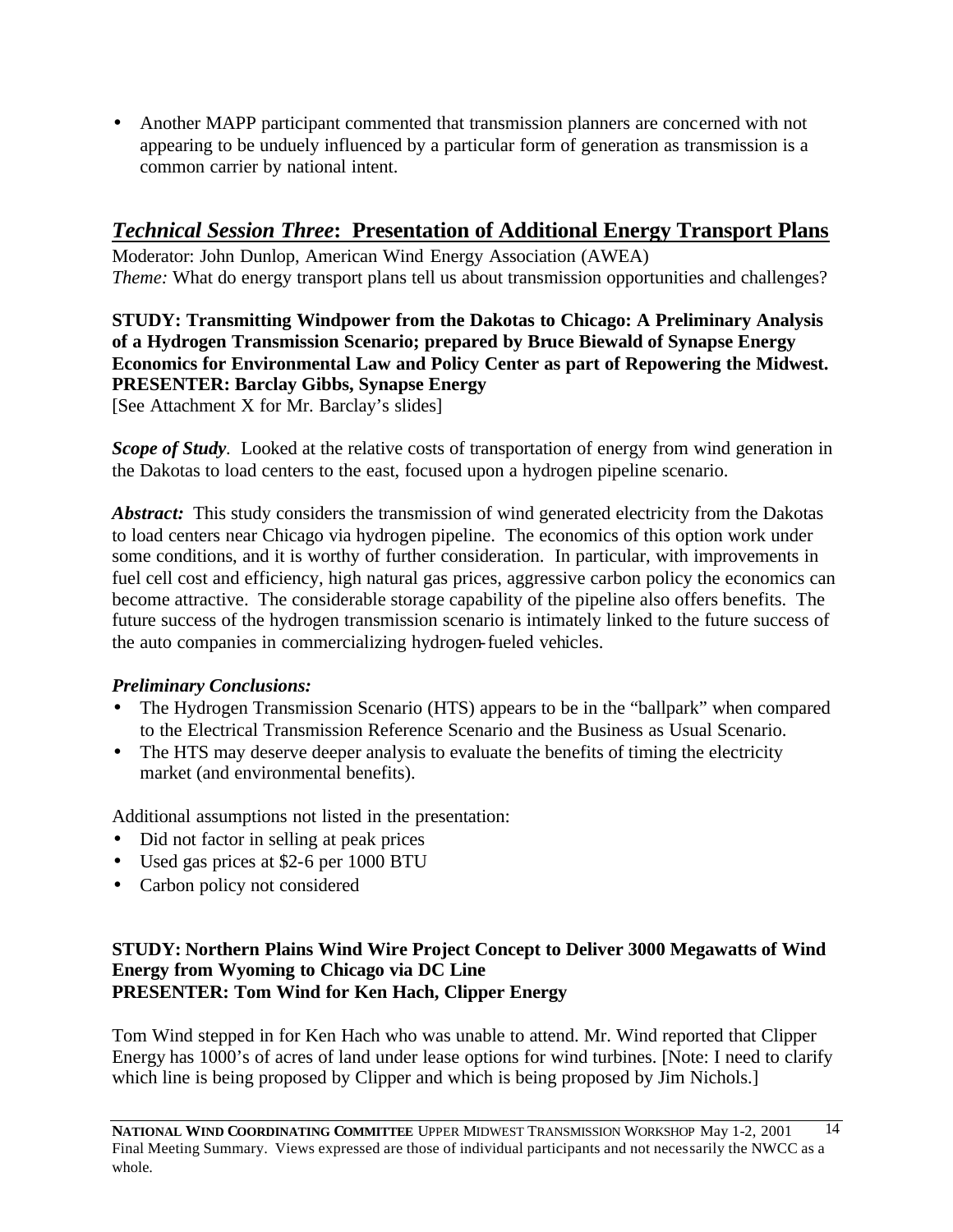A 3,000 MW DC transmission line is proposed from the Powder Basin in Wyoming to Zion, IL where a 3,000 MW nuclear power plant has been decommissioned.

Jim Nichols, a county commissioner from Lake Benton, MN and wind energy advocate, attended the second day of the meeting and gave a presentation of the above proposed transmission line, which is summarized here. Mr. Nichols is the chief proponent of the transmission project that would transmit coal-fired electricity from Wyoming to loads in Chicago. The line would be a conduit for wind energy inter-connected at numerous windy sites along the way. Mr. Nichols reports that he has received letters of support from the county commissions of South Dakota and Minnesota adjoining the proposed route to consider granting rights of way for the project along county roads. In exchange Mr. Nichols will insure that 100 MW of capacity are reserved for wind projects in each assenting and adjoining county. The project is estimated to cost \$1.2 Billion to build. It will cost \$0.08 per kWh to carry electricity on the line. Since wind has a capacity factor of approximately 1/3, it would cost wind generators \$0.24 per kWh. Because of this cost it is important to find partners to maximize the use of the line.

# *Participant Discussion*

- A concern is that the AC tie-in to DC is expensive and technically challenging.
- Another concern is that building a transmission line along county roads is likely to encounter concerns of local home owners with physical and visual impacts as well as fears of EMS.
- Another perspective offered is that the group has talked about squeezing a few MW's of wind onto the transmission system. What we need to do is think about large DC transmission lines for wind energy. Ac lines are more expensive.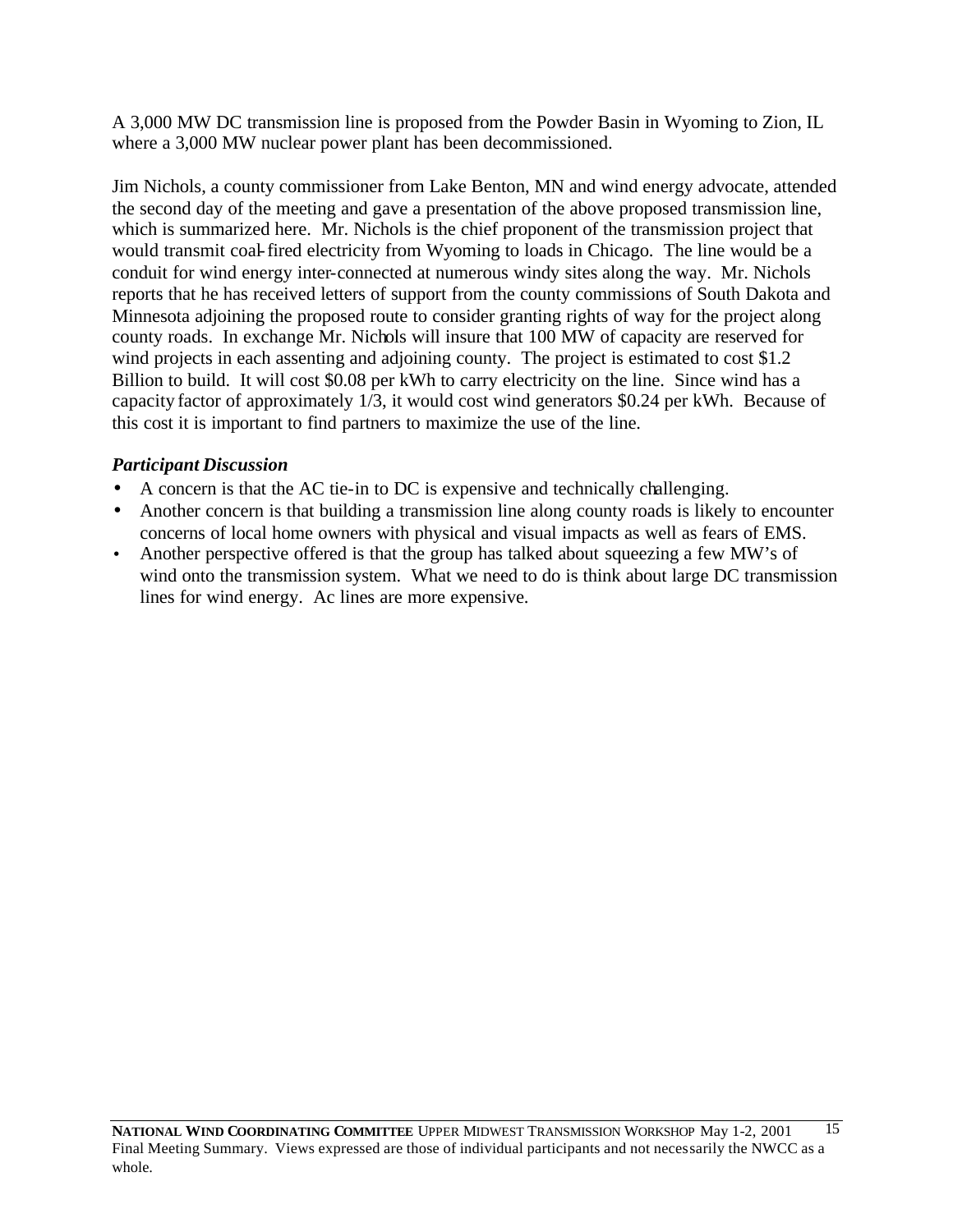# **Wednesday May 2, 2001**

# *Panel Discussion***: Key Issues, Perspectives, and Proposals for Consideration on Transmission Studies and Regional Needs**

Moderator: Abby Arnold, RESOLVE

*Panelists will be asked to present their interests and concerns followed by questions and response. What are the key elements of the region's expected energy future?*

# **Wind Industry – John Dunlop, AWEA**

The wind industry is a small player in the vastly complex transmission arena. But we need to prepare to position ourselves to capitalize on the low cost advantages of wind power. Wind needs to familiarize itself to engage with the transmission planning process.

### **Environmental – Michael Noble, Minnesotans for an Energy Efficient Economy**

- We should emphasize integrating transmission issues with national environmental and energy policy goals. No one would have imagined 2 years ago there would be a resurgence of interest in the nuclear power industry. This could impact wind power.
- One type of planning analysis is how do we get the next 500 MW of wind into the Upper Midwest. But another question is how can we get wind power to supply 10-15% of national energy needs in the next 10-15 years? Eventually climate change will be a primary national policy goal. Right now the national debate on energy doesn't include enough consideration of wind power.
- We need to aggressively address intermittency and scheduling. We need to aggressively advocate for exceptional treatment of wind because of its environmental benefits. We need to be concerned with the relaxation of air quality regulation, because it discounts the environmental benefits of wind.

### **Regulatory – Jim Burg, Chairman, South Dakota Public Utilities Commission and Landowner**

- We're still operating on the paradigm of forcing more expensive wind into the system, because it is cleaner. This has changed, because now wind can compete. We shouldn't ask everyone to adjust to wind. Instead, we should package a firm product that everyone needs transmission for. That's why I don't think distributed is the way to go for wind, because of cost. There is a real opportunity to mitigate hydro capacity by integrating wind right into the hydro infrastructure, including the transmission built to serve large hydro.
- If wind in the Dakotas were just charged the average imbedded transmission cost then it would be fine, but if wind has to pay the marginal demand charge for transmission than its going to hurt wind. This is what is being debated in RTO formation processes. Low population areas like the Dakotas may end up with higher per capita transmission costs rather than spreading the costs evenly out among all users in the region.

*At this point the meeting departed from a panel format and continued for the remainder of the day as a discussion on issues and options to address the issues.*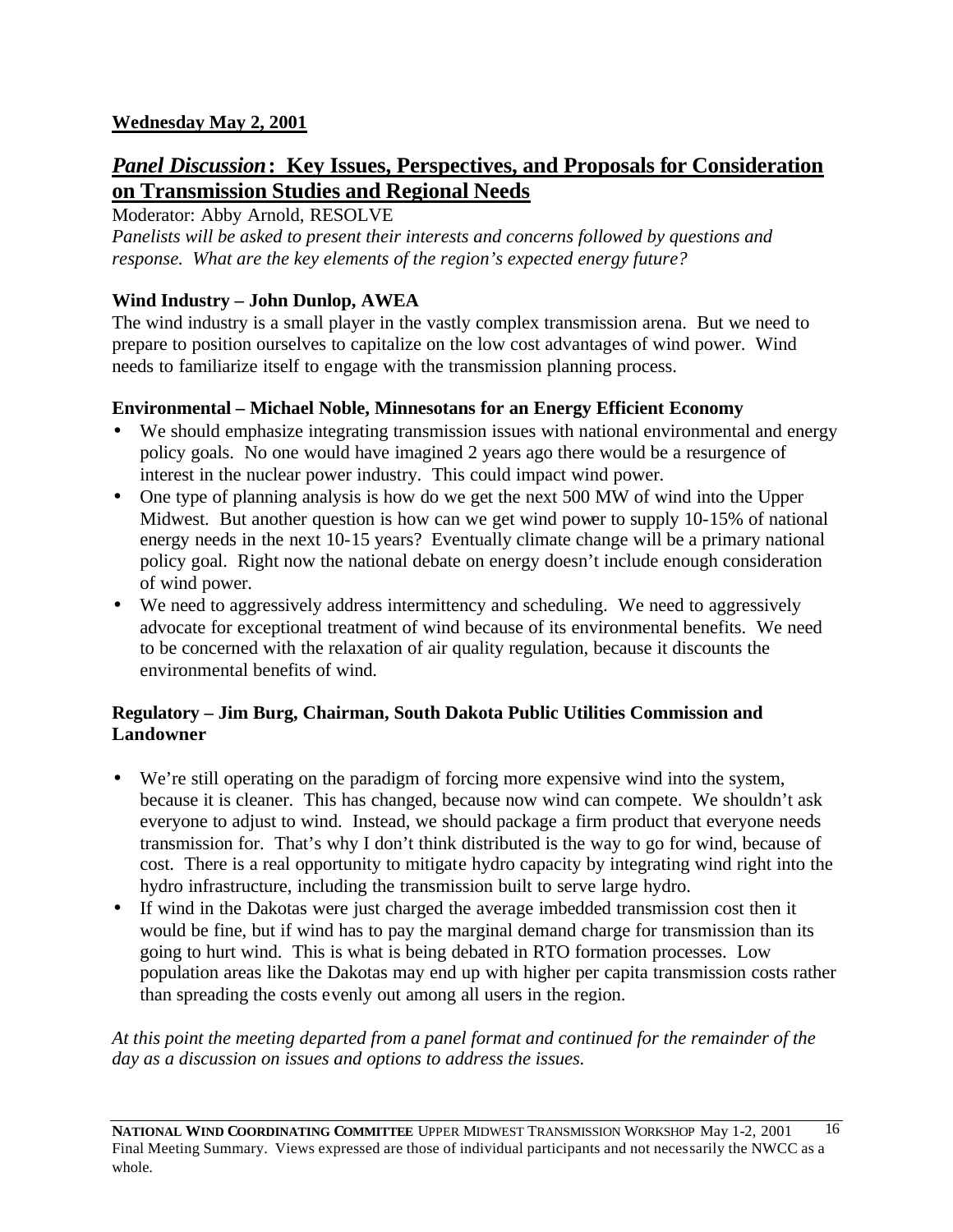# *Group Discussion:* **Reflection and Discussion on Options to Address Issues**

Moderator: Abby Arnold, RESOLVE *Themes:*

- Have we identified the relevant issues?
- Which of the issues, opportunities, and challenges identified are not addressed by the current studies?
- What are some options we think all could live with that address the key issues?
- Are there possible options that have elements all parties could agree with?
- Are there outstanding questions that need further analysis and discussion?

*The order of discussion has been adjusted here to group similar issues together rather than a sequential summary of the discussion.*

# *Suggested Framework of Issues for Discussion:*

- Transmission upgrades
- Transmission additions
- Regional transmission planning and decision making forums
- National transmission policy (e.g. FERC, Congress)
- Integration of transmission, energy, and environmental policy goals

# FERC AND RTO POLICY ISSUES

- FERC rate design hearings are an opportunity to insure fair treatment of wind. Another participant points out that when it gets to FERC its too late. Wind advocates need to be involved at the RTO formation level.
- One participant cautioned against appearing to seek special treatment for wind which could make enemies. Rather we seek fair treatment and a level playing field.
- FERC requires non-discriminatory treatment of all generation, so wind should get in the queue for transmission service sand follow the MAPP process. Another participant responded that FERC prohibits "undue discrimination" which means that some discrimination is allowed. We could even make the case that addressing intermittency is not undue discrimination.
- There are two show stoppers for wind: 1) there are not enough transmission planners to get the job done; and 2) We need to rationalize transmission tariffs to eliminate rate pancaking, and penalties. What does that mean? --No rate pancaking, one price from point A to point B, and no scheduling penalties.
- Texas is a good example of treating wind fairly. ERCOT allows a 50% scheduling deviation from firm transmission reservations. Furthermore, we need to understand the markets into which we are trying to sell. For example in Chicago and Milwaukee wholesale power markets, who are the customers? We should work to get the installed cost of wind to equal the variable cost of natural gas and then wind will be seen as very competitive.

### MAPP AND MISO POLICY ISSUES

• Maybe we seek different treatment for wind, because of special circumstances and the fact that it is a different resource. MAPP planners can determine the rules. Maybe we can take advantage of wind's intermittency with non-firm rates.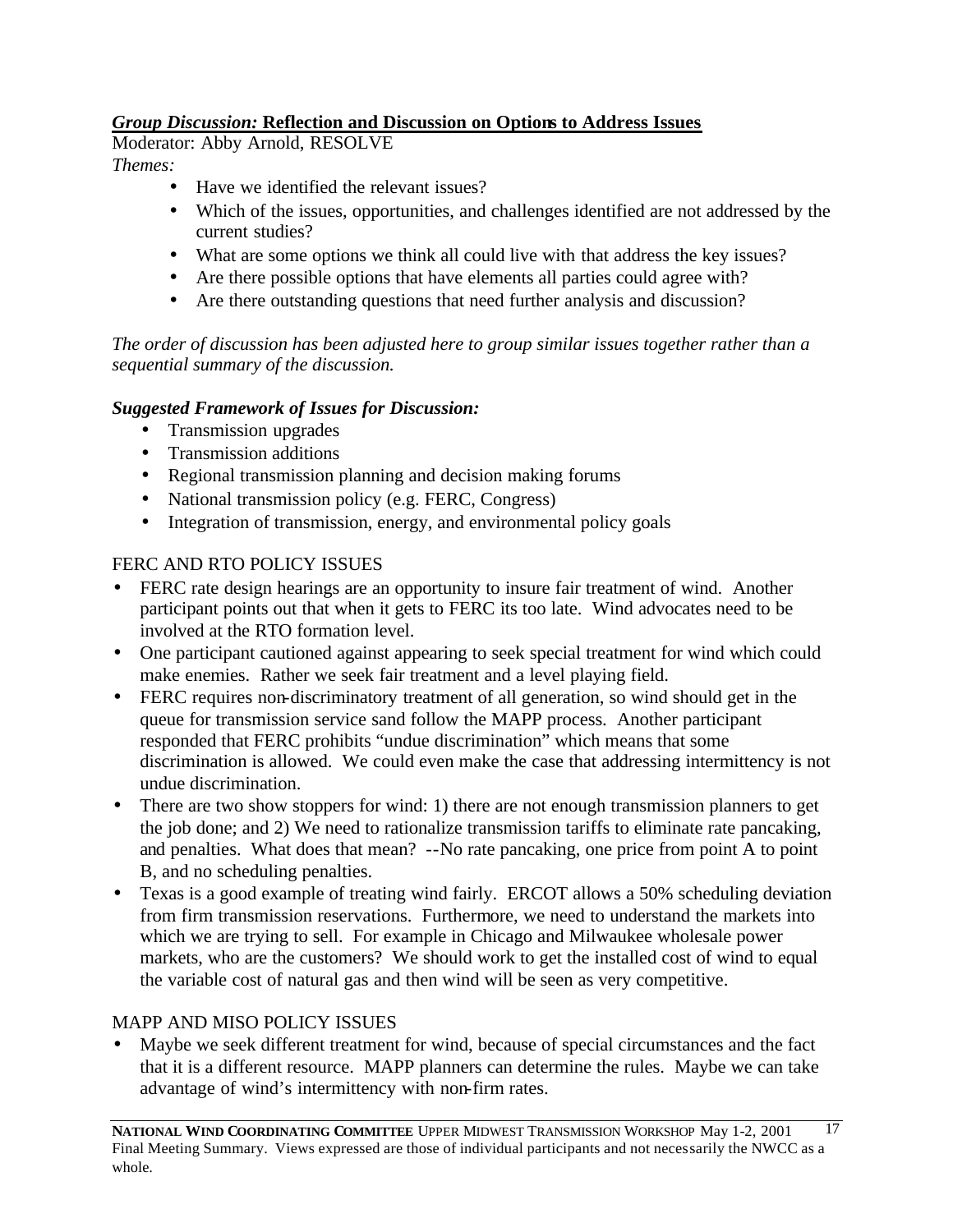- The rules are written for the worst case scenario which doesn't occur 95% of the time. How can we change the policy for wind? In the near-term we are trying to squeeze onto the system. Maybe we need some interim rule changes that allow more wind on an intermittent basis. In the long term we need to package wind with firm power.
- A wind developer needs to come to MAPP with a "new proposal" that specifies how to treat wind differently.
- Abby suggests that a group of technical people from MAPP Design Review Subcommittee (DRS) and NWCC develop a list of questions and concerns about the MAPP process.
- The DRS review process is key. These are busy people who aren't going to fight wind's alligators. Wind people have to bring a proposal to DRS. One issue is the level of study should be proportionate to the potential impact of proposed generation on the system.
- At the same time we have to be mindful of tripping the system over the edge. This transmission infrastructure is one of the most complex systems humans have ever made.
- MISO is making decisions right now in Indianapolis that will affect wind development in the Dakotas. Maybe we need a category for generation between firm and non-firm.
- A participant involved with MAPP planning made several points:
	- MAPP has a planning process and rules which are transparent and available to anyone on their website. The process is grounded in North American Energy Reliability Council (NERC) reliability criteria which are set in "concrete." The rules are unlikely to change. Wind developers ought to plug into this process and get input into the MAPP Long Term Plan.
	- MAPP plans for firm generation. Wind either has to create firm products or deal with non-firm use of the transmission system.
	- The MAPP transmission system is fully constrained which is unfortunate for wind. Adding 1-2 turbines in a distributed fashion means that some other generation has to back off.



### CROSS-CUTTING ISSUES

• Various sized wind projects are being planned or proposed without consideration of the transmission infrastructure needs. Some wind projects can't be built because of the over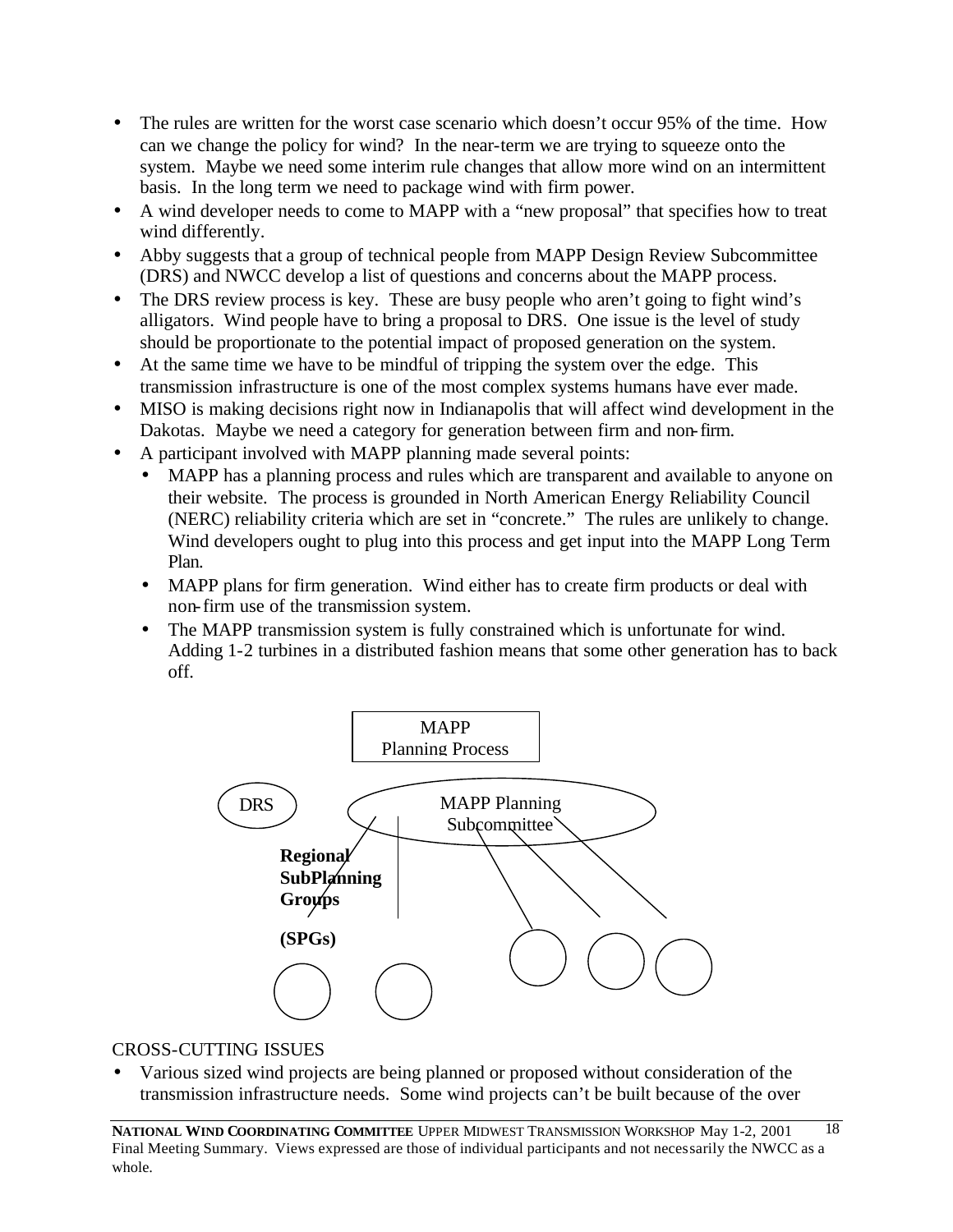constrained transmission system. At the same time new transmission lines are sometimes blocked from being built or held up by opposition groups with concerns over environmental and social impacts or for concerns over economic justification. In sum, it is hard both technically to plan and get transmission lines approved and then win political acceptance to build the lines.

- From an environmental perspective any new transmission project should adopt a metrics that integrates wind and renewables in a way that meets society's environmental goals.
- Distributed wind has the potential to add 800 MW in the Midwest. There is a wind tariff being developed in MN based on 2 MW or less.
- One participant called attention to several issues not being discussed that should be flagged for later discussion:
	- 1. Investment rate of return on transmission construction that insures adequate cost recovery;
	- 2. Public awareness, education, and acceptability of transmission lines; and
	- 3. State to state issues.
- Other issues added to this list of issues needing further discussion were:
	- 1. Wisconsin is facing potential power shortages
	- 2. The urban-rural split on transmission rate tariffs is preventing resolution of RTO formation. Who pays for new transmission additions is a critical question.

# WIND INTEGRATION WITH OTHER FIRM RESOURCES

- Every form of generation needs transmission. What are the opportunities for wind to form alliances with other generation? We need a study that explores the integration of wind with other firm resources, but we don't yet know who to partner with and what the ratio of renewable to fossil generation should be. Wind gets penalized in regulatory and market arenas, so it needs to explore partnering with other resources.
- If you mandate 10% renewable energy it will turn utilities off. You need to work with coal and hydro utilities to solve the problem together.
- Its great to have lofty goals and the wind industry does, but we have to recognize that other resources are more dominant now. For example, 90% of new generation is natural gas. Wind needs to fit in.

# MERCHANT TRANSMISSION ISSUES

Ed Weber discussed his meeting with a large merchant transmission company.

- They are the only merchant transmission company that has a tariff filed with FERC. They own and operate transmission rights. They do not buy and sell energy.
- They are looking to partner with entities in the Midwest. They are particularly experienced with DC lines. Right now they are in the approval process with MAPP

# SPECIFIC PRODUCT AND ACTIVITY IDEAS

- Based on the discussion, a DOE official suggested that case studies could be written on how wind can be integrated with other resources.
- Would a pro-forma 100 MW Wind Study reviewed by DRS along with the criteria on how this will be evaluated be a useful activity? Another idea is to modify the Griggs Steele project proposal. Some expressed support for this idea and one participant suggested that a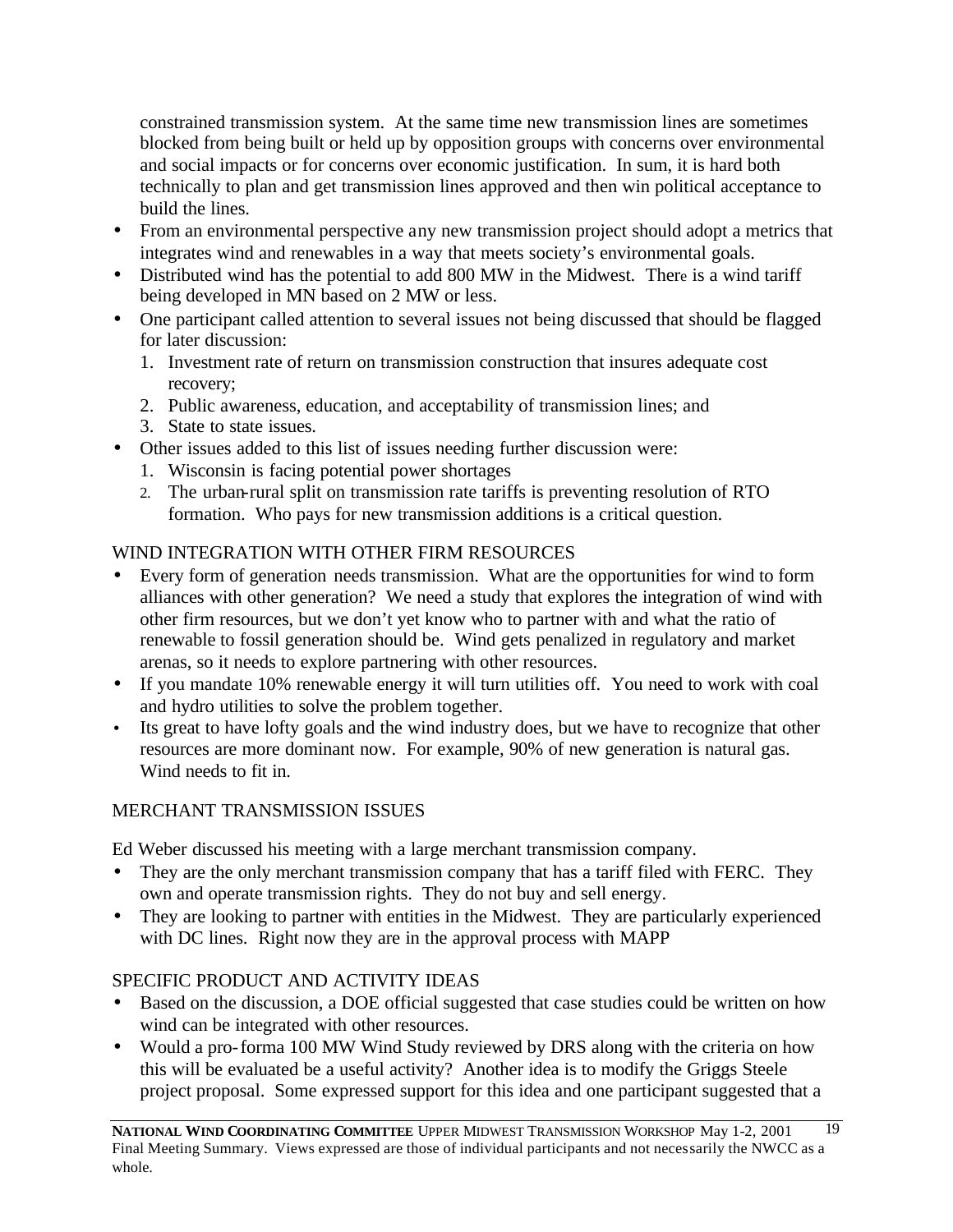range of different scale projects be examined in the pro-forma study. Another perspective is that the pro-forma study address environmental benefits of wind. The pilot project should be aligned with the ultimate goal of achieving net environmental benefits in terms of air quality and green house gas reductions.

- Another idea to explore is integrating wind into the Lignite Council Vision 21 500 MW coal plant transmission study proposal. Could 500 MW of wind be added to that study?
- If DRS could send a signal on what criteria need to be met to facilitate the accelerated review of wind projects this would be an opportunity to work with DRS on what those criteria should be and how to meet them. A set of guidelines could be created for wind power that enhances its chance for successful review. For example a 1 MW diesel project took DRS one day to review, while a 900 kW wind project took several months because of where on the system it was proposed. There are three question MAPP will consider for any new project:
	- 1. What are you going to set on the system?
	- 2. Where are going to set it on the system? (source)
	- 3. Where are you sending it to? (sink)
- Applying the green tags concept to transmission would involve these questions and issues:
	- Is there capacity and demand to sell the output locally?
	- Green tags changes the pricing of wind power not the system operation.
	- Changes the transmission question. Dispatch locally and market across the grid as a virtual green product.
	- Where do you back off the thermal plant?

# *Group Discussion:* **Possible Next Steps To Collaborate To Resolve Transmission Issues** Moderator: Abby Arnold, RESOLVE

- Who else needs to be involved in this discussion?
- Who are the key policy makers, decision makers, organizations that need to play a role in addressing and resolving transmission issues?
- What are the existing decision making forums?
- What is the role for the NWCC Transmission Work Group, and others represented at the workshop?
- Is there a need for a follow-up workshop? If so who should be involved and how should it be structured?
- Who will do what by when?

After a break workshop planning committee members presented three proposals for NWCC activities based on the previous discussion. Charlie Smith, chair of the NWCC Transmission Subcommittee, presented the preliminary ideas.

1. Develop a process to work with stakeholders to resolve issues for a single critical transmission line addition or upgrade. The process needs to deal with the issues of reliability (is the improvement really needed?), economy (does the improvement make economic sense?), environment (is the improvement sensitive to environmental concerns including the mix of generation served by the line?), and public process (are the needs and concerns of all stakeholders being fairly addressed?).

**NATIONAL WIND COORDINATING COMMITTEE** UPPER MIDWEST TRANSMISSION WORKSHOP May 1-2, 2001 Final Meeting Summary. Views expressed are those of individual participants and not necessarily the NWCC as a whole. 20